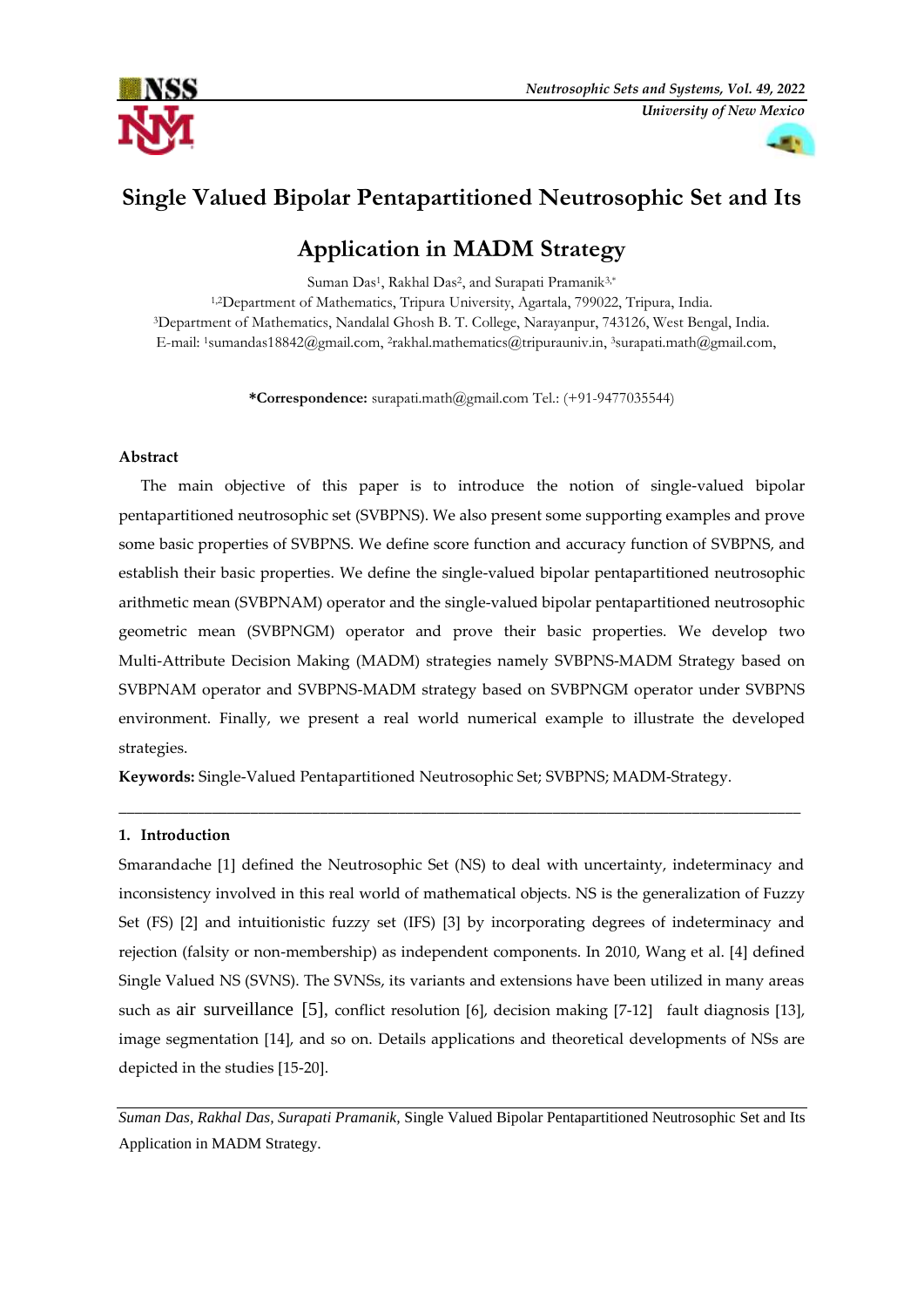Deli et al. [21] introduced the Single Valued Bipolar NS (SVBNS). Later on, so many researchers applied the notion of SVBNS in the model formation for Multi Attribute Decision making (MADM) [22-26] problems. In 2020, Mallick and Pramanik [27] grounded the notion of Pentapartitioned Neutrosophic Set (PNS) in which five independent components were introduced. In 2021, Das et al. [28] established an MADM strategy using tangent similarity measure under single valued PNS Environment. Recently, Das et al. [29] proposed an MADM strategy based on Grey Relational Analysis (GRA) under the single valued PNS Environment.

Research gap: No report of the investigation dealing with the combination of bipolar neutrosophic set and PNS has been appeared in the literature.

Motivation of the study: The research gap motives us to investigate the possible combination of bipolar neutrosophic set and PNS.

In this study, we introduce the Single-Valued Bipolar Pentapartitioned Neutrosophic Set (SVBPNS) by combing SVBNS and PNS. Then, we establish some basic properties of SVBPNS. Also, few illustrative examples on the SVBPNS are provided. Further, we propose some aggregation operators and prove their basic properties. Also, we develop two new MADM strategies under the SVBPNS environment.

The organization of the remaining part of this article is described as follows:

Section 2 presents some relevant results on PNS. Section 3 devotes to introduce the SVBPNS. In Section 4, we introduce two aggregation operators, namely, single-valued bipolar pentapartitioned neutrosophic arithmetic mean operator and single-valued bipolar pentapartitioned neutrosophic geometric mean operator under the SVBPNS environment. In Section 5, we procure the notion of score function and accuracy function under SVBPNS Environment. In Section 6, we develop an MADM strategy using the single-valued bipolar pentapartitioned neutrosophic arithmetic mean operator under SVBPNS environment. Further, in Section 7, we establish an MADM strategy using the single-valued bipolar pentapartitioned neutrosophic geometric mean operator under SVBPNS environment. In Section 8, we validated the proposed MADM strategies by providing a real world numerical example, and also comparing both the MADM strategies. Finally, in Section 9, we conclude the paper by stating future scope research in newly defined set environment.

#### **2. Some Preliminary Results**

We recall some basic definitions on NS, Bipolar NS, and PNS, which are relevant to the main results of this paper.

**Definition 2.1.**[1]. An NS  $V$  over a fixed set  $\psi$  is defined as follows:

 $V = \{(\mu, Tv(\mu), Iv(\mu), Fv(\mu)) : \mu \in V\},\$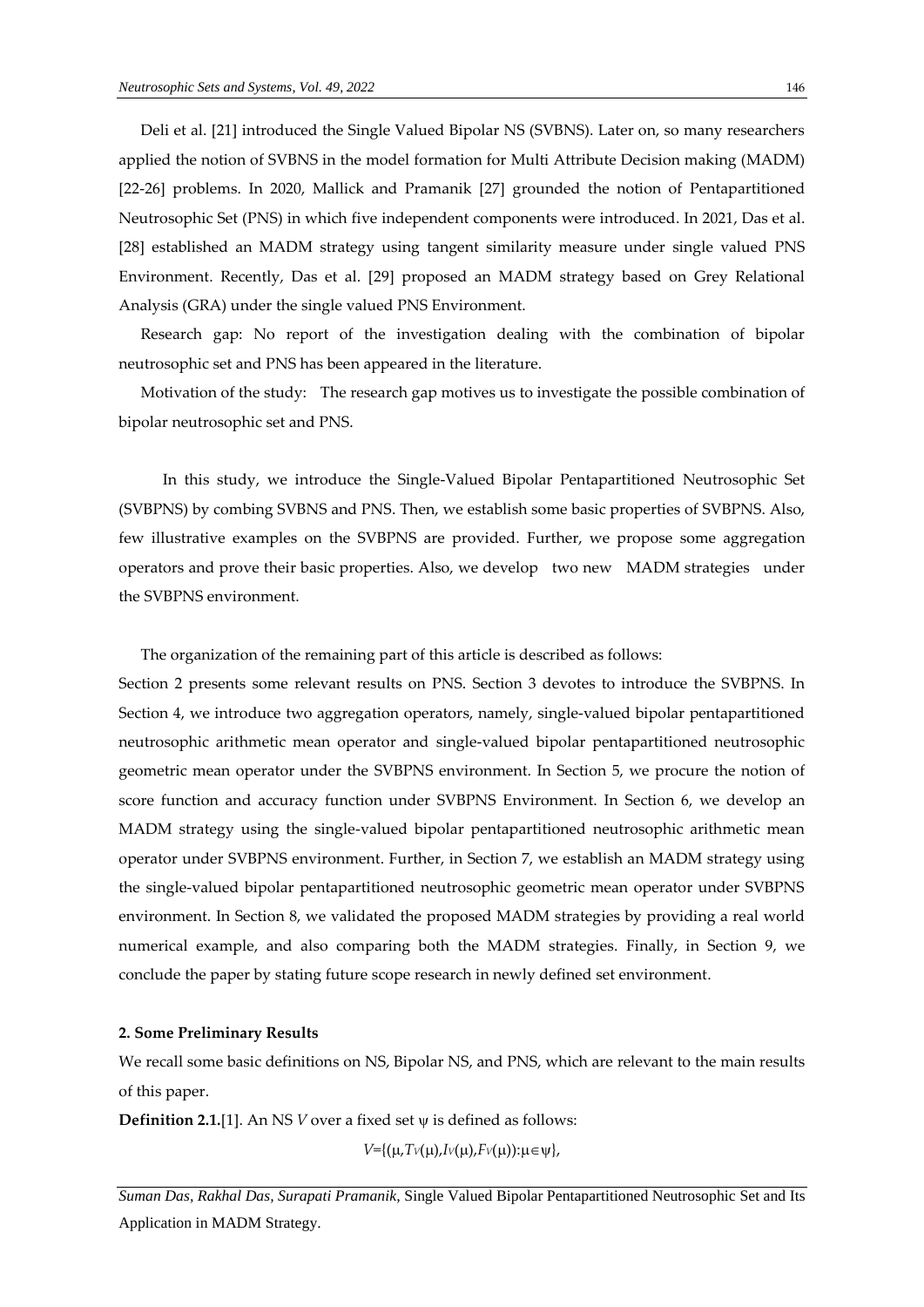.

where  $T$ ,  $I$ ,  $F : \psi \rightarrow ]0$ , 1<sup>+</sup> are the truth, indeterminacy and falsity membership functions respectively and

**Example 2.1.** Suppose that  $\psi = \{x, y\}$  be a fixed set. Then,  $U=\{(x,0.2,0.8,0.8), (y,0.3,0.2,0.4)\}$  is an NS over  $\psi$ .

**Definition 2.2.**[21]. A BNS  $U$  over a non-empty set  $\psi$  is defined as follows:

 $U = \{(\mu, T_U^+(\mu), I_U^+(\mu), F_U^+(\mu), T_U^-(\mu), I_U^-(\mu), F_U^-(\mu)) : \mu \in \Psi\},\$ 

where  $T_U^+(\mu)$ ,  $I_U^+(\mu)$ ,  $F_U^+(\mu) \in [0, 1]$ , and  $T_U^-(\mu)$ ,  $I_U^-(\mu)$ ,  $F_U^-(\mu) \in [-1, 0]$ .

Here,  $T_U^+$  ( $\mu$ ),  $I_U^+$  ( $\mu$ ), and  $F_U^+$  ( $\mu$ ) denote the positive degree of truth-membership, indeterminacy-membership, falsity-membership respectively for  $\mu \in \psi$  corresponding to the BNS *U* and  $T_U^-$  ( $\mu$ ),  $I_U^-$  ( $\mu$ ), and  $F_U^-$  ( $\mu$ ) denote the negative degree of truth-membership, indeterminacy-membership, falsity-membership respectively of  $u \in \psi$  corresponding to the BNS *U*.

**Example 2.2.** Suppose that  $\psi = \{x, y\}$  be a fixed set. Then,  $U = \{(x,0.1,0.6,0.8,-0.3,-0.4,-0.7),\}$  $(y, 0.3, 0.4, 0.6, -0.5, -0.4, -0.5)$  is a bipolar neutrosophic set over  $\psi$ .

**Definition 2.3.[21].** Assume that  $U = \{ (\mu, T_U^+(\mu), I_U^+(\mu), F_U^+(\mu), T_U^-(\mu), I_U^-(\mu), F_U^-(\mu)) : \mu \in \Psi \}$  be a BNS. Then, for each  $\mu \in \psi$ ,  $[T_U^+(\mu)$ ,  $I_U^+(\mu)$ ,  $F_U^-(\mu)$ ,  $I_U^-(\mu)$ ,  $F_U^-(\mu)$ ] is called a Single Valued Bipolar Neutrosophic Number (SVBNN).

**Definition 2.4.**[27]. Assume that  $\psi$  be a fixed set. A PNS *Z* over  $\psi$  is defined by:

 $Z = \{(\mu, T_z(\mu), C_z(\mu), G_z(\mu), U_z(\mu), F_z(\mu)) : \mu \in \Psi\},\$ 

where  $T_z(\mu)$ ,  $C_z(\mu)$ ,  $G_z(\mu)$ ,  $U_z(\mu)$ , and  $F_z(\mu) \in [0, 1]$  are the truth, contradiction, ignorance, unknown and falsity membership values for each  $\mu \in \Psi$ . So,

 $0 \leq T_Z(\mu) + C_Z(\mu) + G_Z(\mu) + U_Z(\mu) + F_Z(\mu) \leq 5.$ 

**Definition 2.5.**[27]. Suppose that  $M = \{ (\mu, T_M(\mu), C_M(\mu), G_M(\mu), U_M(\mu), F_M(\mu)) : \mu \in \Psi \}$  and  $N = \{ (\mu, T_M(\mu), F_M(\mu), G_M(\mu), G_M(\mu), F_M(\mu)) : \mu \in \Psi \}$  $C_N(\mu)$ ,  $G_N(\mu)$ ,  $U_N(\mu)$ ,  $F_N(\mu)$ : $\mu \in \Psi$ } be any two PNSs over  $\psi$ . Then,  $M \subseteq N \Leftrightarrow T_M(\mu) \leq T_N(\mu)$ ,  $C_M(\mu) \leq C_N(\mu)$ ,  $G_M(\mu) \geq G_N(\mu)$ ,  $U_M(\mu) \geq U_N(\mu)$ ,  $F_M(\mu) \geq F_N(\mu)$ , for all  $\mu \in \Psi$ .

**Definition 2.6.**[27]. The null PNS ( $0_{PN}$ ) and the absolute PNS ( $1_{PN}$ ) over  $\psi$  are defined as follows:

(i)  $0_{PN} = \{ (\mu, 0, 0, 1, 1, 1) : \mu \in \Psi \}$ ;

(ii)  $1_{PN} = \{(\mu, 1, 1, 0, 0, 0) : \mu \in \Psi\}$ ;

It is clearly seen that,  $0_{PN} \subseteq X \subseteq 1_{PN}$ , where *X* is a PNS over  $\psi$ .

**Example 2.3. C**onsider a PNS *X=*{(*n*,0.3,0.4,0.5,0.7,0.3), (*m*,0.3,0.6,0.4,0.8,0.4)} and *Y*={(*n*,0.4,0.7,0.1,0.5, 0.2),  $(m,0.8,0.9,0.2,0.1,0.2)$  over  $\psi = \{n, m\}$ . Then,  $X \subseteq Y$ .

**Definition 2.7.**[27]. Suppose that  $M = \{ (\mu, T_M(\mu), C_M(\mu), G_M(\mu), U_M(\mu), F_M(\mu)) : \mu \in \Psi \}$  and  $N = \{ (\mu, T_N(\mu), F_N(\mu), G_M(\mu), G_M(\mu), G_M(\mu), G_M(\mu), G_M(\mu), G_M(\mu) \}$  $C_N(\mu)$ ,  $G_N(\mu)$ ,  $U_N(\mu)$ ,  $F_N(\mu)$ ):  $\mu \in \Psi$  be any two PNSs over  $\Psi$ . Then, their intersection  $X \cap Y = \{(\mu, \text{ min})\}$  $\{T_M(\mu), T_N(\mu)\}\$ , min  $\{C_M(\mu), C_N(\mu)\}\$ , max  $\{G_M(\mu), G_N(\mu)\}\$ , max  $\{U_M(\mu), U_N(\mu)\}\$ , max  $\{F_M(\mu), F_N(\mu)\}\$ :  $\mu \in \mathbb{V}\}\$ . **Example 2.4. C**onsider two PNSs *X=* {(*n*,0.4,0.3,0.7,0.4,0.9), (*m*,0.5,0.6,0.3,0.8,0.4)} and *Y*={(*n*,0.6,0.2,0.8, 0.7,0.8),  $(m, 0.5, 0.8, 0.7, 0.4, 0.8)$  over  $\psi = \{n, m\}$ . Then, their intersection is: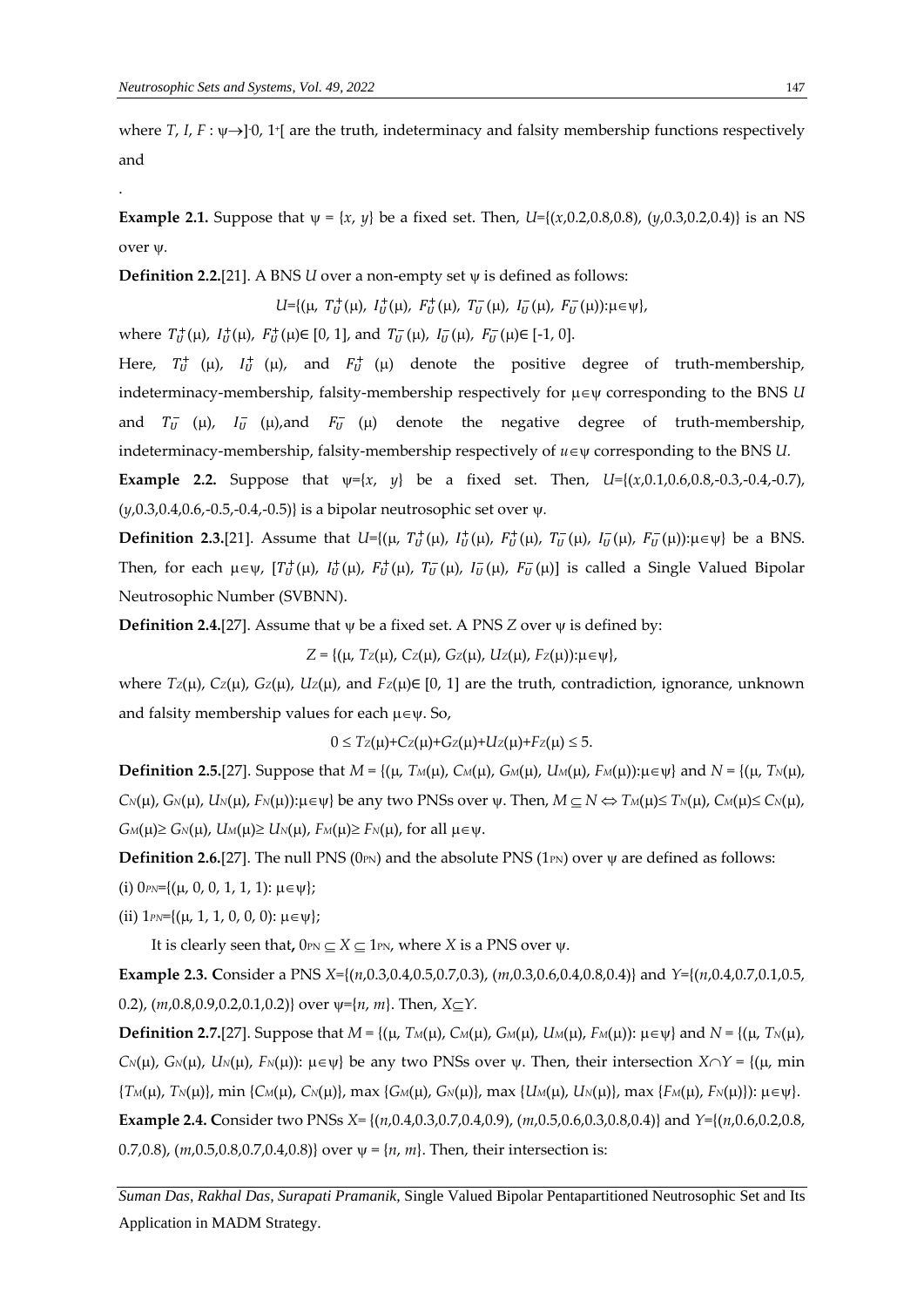*X*∩*Y* = {(n,0.4,0.2,0.8,0.7,0.9), (m,0.5,0.6,0.7,0.8,0.8)}.

**Definition 2.8.** [27]. Assume that  $M = \{(\mu, T_M(\mu), C_M(\mu), G_M(\mu), U_M(\mu), F_M(\mu)) : \mu \in \Psi\}$  and  $N = \{(\mu, T_M(\mu), F_M(\mu), G_M(\mu), G_M(\mu), G_M(\mu), F_M(\mu)) : \mu \in \Psi\}$ *C*<sup>*N*</sup>( $\mu$ ), *G*<sup>*N*</sup>( $\mu$ ), *F<sub>N</sub>*( $\mu$ )): $\mu \in \psi$ } be two PNSs over  $\psi$ . Then, the union of *X* and *Y* is defined by:  $X \cup Y = \{(\mu, \max\{T_M(\mu), T_N(\mu)\}, \max\{C_M(\mu), C_N(\mu)\}, \min\{G_M(\mu), G_N(\mu)\}, \min\{U_M(\mu), U_N(\mu)\}, \min\{F_M(\mu), H_N(\mu)\}, \min\{H_M(\mu), H_N(\mu)\}$ 

 $F_N(\mu)$ : $\mu \in \Psi$ .

**Example 2.5.** Consider two PNSs *X=*{(*n*,0.4,0.5,0.6,0.8,0.9), (*m*,0.8,0.5,0.9,1.0,0.5)} and *Y*={(*n*,0.6,0.7,0.0, 0.5,0.3),  $(m,1.0,0.9,0.4,0.0,0.1)$  over  $\psi = \{n, m\}$ . Then, their union is:

 $X \cup Y = \{(n, 0.6, 0.7, 0.0, 0.5, 0.3), (m, 1.0, 0.9, 0.4, 0.0, 0.1)\}.$ 

**Definition 2.9.**[27]. Suppose that  $M = \{(\mu, T_M(\mu), C_M(\mu), G_M(\mu), U_M(\mu), F_M(\mu)) : \mu \in \Psi\}$  a PNS over  $\psi$ . Then, the complement of *M* is defined by:

 $M<sup>c</sup> = {(\mu, F<sub>M</sub>(\mu), U<sub>M</sub>(\mu), 1 - G<sub>M</sub>(\mu), C<sub>M</sub>(\mu), T<sub>M</sub>(\mu)) : \mu \in \Psi}$ .

**Example 2.6.** Suppose that *M*={(*n*,0.5,0.7,0.9,0.7,0.9), (*m*,0.8,0.1,0.5,0.7,0.0)} be an PNS over a fixed set ={*n*, *m*}. Then, *Mc=*{(*n*,0.9,0.7,0.1,0.7,0.5), (*m*,0.0,0.7,0.5,0.1,0.8)}.

**Definition 2.10.** Suppose that  $u_1, u_2, \ldots, u_n$  be n real numbers. Then, the arithmetic mean (AM) of  $u_1$ ,

*u*<sub>2</sub>,..., *u<sub>n</sub>* is defined by AM (*u*<sub>1</sub>, *u*<sub>2</sub>,..., *u<sub>n</sub>*) =  $\frac{1}{n} \sum_{i=1}^{n} u_i$ .

**Definition 2.11.** Suppose that  $u_1, u_2, \ldots, u_n$  be n real numbers. Then, the geometric mean (GM) of  $u_1$ , *u*<sub>2</sub>,..., *u<sub>n</sub>* is defined by GM  $(u_1, u_2, ..., u_n) = (\prod_{i=1}^n u_i)^{\frac{1}{n}}$ .

## **3. Single-Valued Bipolar Pentapartitioned Neutrosophic Set**

In this section, we procure the notion of SVBPNS. Also, we investigate some different properties of these kind of sets. Also, few illustrative examples are given.

**Definition 3.1.** A single-valued bipolar pentapartitioned neutrosophic set *N* over a non-empty set  $\psi$ is defined as:

 $N = \{(\mu, T_N^-(\mu), C_N^-(\mu), G_N^-(\mu), U_N^-(\mu), F_N^-(\mu), T_N^+(\mu), C_N^+(\mu), G_N^+(\mu), U_N^+(\mu), F_N^+(\mu)\}$ ; where  $T_N^-(\mu)$ ,  $C_N^-(\mu)$ ,  $G_N^-(\mu)$ ,  $U_N^-(\mu)$ ,  $F_N^-(\mu) \in [-1,0]$  and  $T_N^+(\mu)$ ,  $C_N^+(\mu)$ ,  $G_N^+(\mu)$ ,  $U_N^+(\mu)$ ,  $F_N^+(\mu) \in [0,1]$ .

The negative membership degrees  $T_N^-(\mu)$ ,  $C_N^-(\mu)$ ,  $G_N^-(\mu)$ ,  $U_N^-(\mu)$ , and  $F_N^-(\mu)$  indicate the degree of truth-membership, contradiction-membership, ignorance-membership, unknown-membership, falsity-membership respectively for  $\mu \in \Psi$  corresponding to an SVBPNS *N*. Again, the positive membership degrees,  $T_N^+$  ( $\mu$ ),  $C_N^+$  ( $\mu$ ),  $G_N^+$  ( $\mu$ ),  $U_N^+$  ( $\mu$ ), and  $F_N^+$  ( $\mu$ ) indicate the degree of truth-membership, contradiction-membership, ignorance-membership, unknown-membership, falsity-membership respectively for  $n \in \Psi$  corresponding to an SVBPNS *N*.

**Example 3.1.** Let  $\psi$ ={*n*, *m*} be a fixed set. Then, *U*={(*n*,-0.2,-0.4,-0.3,-0.4,-0.7,0.1,0.6,0.8,0.4,0.1), (*y*,-0.5,  $-0.4, -0.5, -0.3, -0.2, 0.5, 0.1, 0.3, 0.4, 0.6$ } is an SVBPNS over  $\psi$ .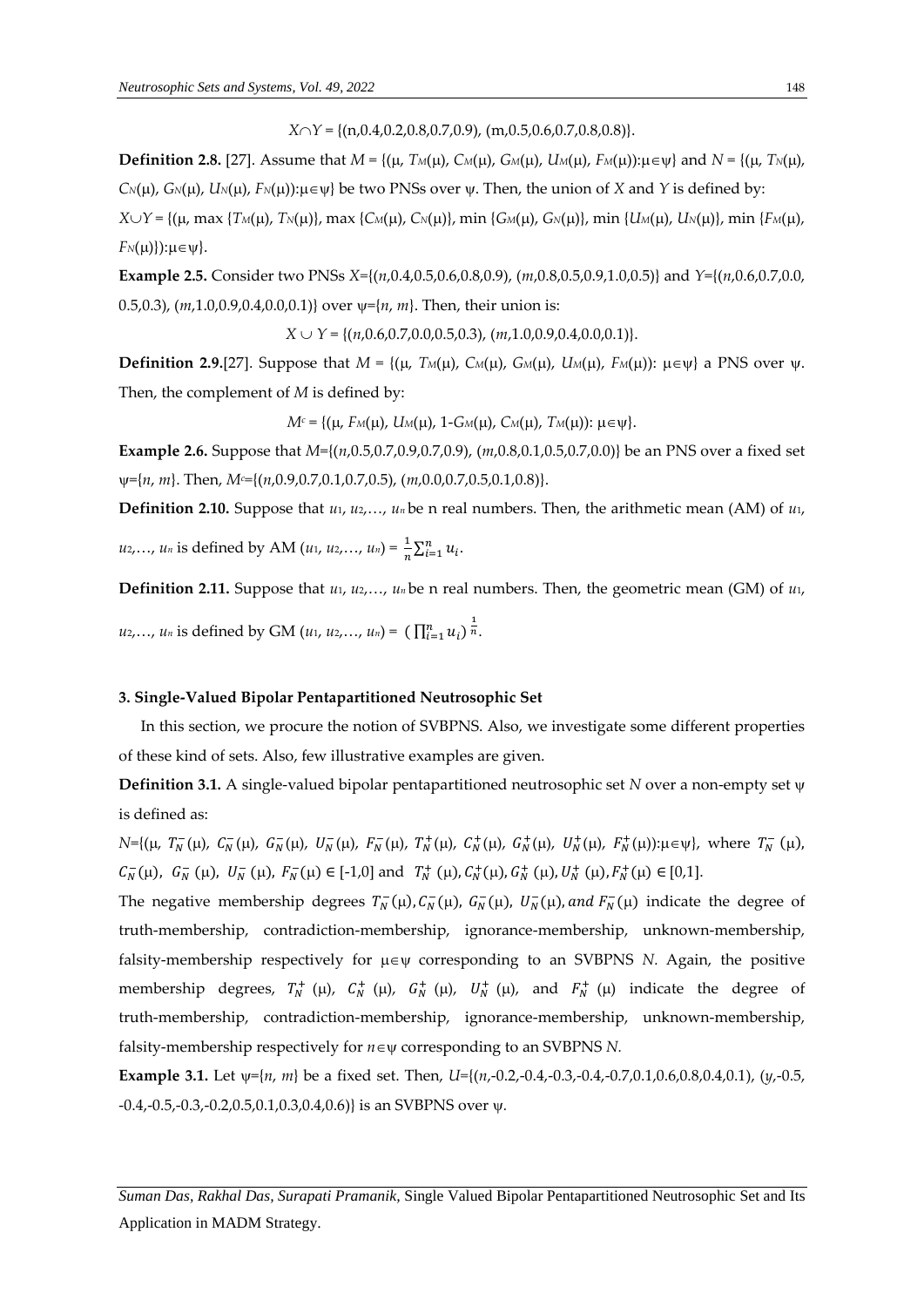**Definition 3.2.** Let  $N = \{(\mu, T_N^-(\mu), C_N^-(\mu), G_N^-(\mu), U_N^-(\mu), F_N^-(\mu), T_N^+(\mu), C_N^+(\mu), G_N^+(\mu), U_N^+(\mu), F_N^+(\mu)\}$  be an SVBPNS. Then,  $[T_N^-(\mu), C_N^-(\mu), G_N^-(\mu), U_N^-(\mu), F_N^-(\mu), T_N^+(\mu), C_N^+(\mu), G_N^+(\mu), U_N^+(\mu), F_N^+(\mu)]$  is called a single-valued bipolar pentapartitioned neutrosophic number (SVBPNN), for each  $\mu \in \Psi$ .

**Definition 3.3.** Suppose that  $A = \{(\mu, T_A^-(\mu), C_A^-(\mu), G_A^-(\mu), U_A^-(\mu), F_A^-(\mu), T_A^+(\mu), C_A^+(\mu), G_A^+(\mu), U_A^+(\mu),$  $F_A^+(\mu)$ :  $\mu \in \psi$ } and  $B = \{(\mu, T_B^-(\mu), C_B^-(\mu), G_B^-(\mu), U_B^-(\mu), F_B^-(\mu), T_B^+(\mu), C_B^+(\mu), G_B^+(\mu), U_B^+(\mu), F_B^+(\mu)\}$  $\mu \in \psi$ } be any two SVBPNSs over  $\psi$ . Then,  $A \subseteq B$  if and only if  $T_A^-(\mu) \le T_B^-(\mu)$ ,  $C_A^-(\mu) \ge C_B^-(\mu)$ ,  $G_A^-(\mu) \ge$  $G_B^-(\mu)$ ,  $U_A^-(\mu) \ge U_B^-(\mu)$ ,  $F_A^-(\mu) \ge F_B^-(\mu)$ ,  $T_A^+(\mu) \le T_B^+(\mu)$ ,  $C_A^+(\mu) \ge C_B^+(\mu)$ ,  $G_A^+(\mu) \ge G_B^+(\mu)$ ,  $U_A^+(\mu) \ge U_B^+(\mu)$ ,  $F_A^+(\mu) \ge F_B^+(\mu)$ , for all  $\mu \in \Psi$ .

**Example 3.2.** Consider two SVBPNSs *X=*{(*x*,-0.2,-0.5,-0.3,-0.4,-0.3,0.3,0.4,0.5,0.7,0.3), (*y*,-0.3,-0.5,-0.4, -0.2,-0.4,0.3,0.6,0.4,0.8,0.4)} and *Y*={(*x*,-0.2,-0.6,-0.7,-0.5,-0.5,0.4,0.3,0.1,0.5,0.2), (*y*,-0.2,-0.6,-0.6,-0.3,-0.5, 0.8,0.5,0.2,0.1,0.2)} over  $\psi = \{x, y\}$ . Then,  $X \subseteq Y$ .

**Definition 3.4.** Suppose that  $A = \{(\mu, T_A^-(\mu), C_A^-(\mu), G_A^-(\mu), U_A^-(\mu), F_A^-(\mu), T_A^+(\mu), C_A^+(\mu), G_A^+(\mu),$  $U_A^+(\mu)$ ,  $F_A^+(\mu)$ :  $\mu \in \psi$ } and  $B = \{(\mu, T_B^-(\mu), C_B^-(\mu), G_B^-(\mu), U_B^-(\mu), F_B^-(\mu), T_B^+(\mu), T_B^+(\mu), C_B^+(\mu), U_B^+(\mu),$  $F_B^+(\mu)$ : $\mu \in \Psi$ } are any two SVBPNSs over  $\psi$ . Then, the intersection of *X* and *Y* is defined by:

 $X \cap Y = \{(\mu, \min \{T_A^-(\mu), T_B^-(\mu)\}, \max \{C_A^-(\mu), C_B^-(\mu)\}, \max \{G_A^-(\mu), G_B^-(\mu)\}, \max \{U_A^-(\mu), U_B^-(\mu)\}, \max \{U_A^-(\mu), U_B^-(\mu)\}\}$  ${F_A^-(\mu)}, F_B^-(\mu)},$  min  ${T_A^+(\mu)}, T_B^+(\mu)},$  max  ${C_A^+(\mu)}, C_B^+(\mu)},$  max  ${G_A^+(\mu)}, G_B^+(\mu)},$  max  ${U_A^+(\mu)}, U_B^+(\mu)},$  max  ${F_A^+(\mu), F_B^+(\mu)}; \mu \in \psi}.$ 

**Example 3.3.** Suppose that *X* and *Y* are two SVBPNSs over  $\psi = \{x, y\}$  such that  $X = \{(x, -0.3, -0.7, -0.5,$ -0.1,-0.5,0.5,0.7,0.2,0.4,0.2), (*y*,-0.5,-0.1,-0.5,-0.3,-0.4,0.4,0.7,0.5,0.7,0.3)} and *Y* = {(*x*,-0.1,-0.7,-0.5,-0.4, -0.3,0.2,0.5,0.3,0.5,0.4), (*y*,-0.4,-0.5,-0.5,-0.2,-0.3,0.4,0.5,0.3,0.4,0.3)}. Then, their intersection is *XY =* {(*x*,-0.3,-0.7,-0.5,-0.1,-0.3,0.2,0.7,0.3,0.5,0.4), (*y*,-0.5,-0.1,-0.5,-0.2,-0.3, 0.4,0.7,0.5,0.7,0.3)}.

**Definition 3.5.** Suppose that  $A = \{(\mu, T_A^-(\mu), C_A^-(\mu), G_A^-(\mu), U_A^-(\mu), F_A^-(\mu), T_A^+(\mu), C_A^+(\mu), G_A^+(\mu),$  $U_A^+(\mu)$ ,  $F_A^+(\mu)$ : $\mu \in \psi$  }and  $B = \{(\mu, T_B^-(\mu), C_B^-(\mu), G_B^-(\mu), U_B^-(\mu), F_B^-(\mu), T_B^+(\mu), C_B^+(\mu), G_B^+(\mu), U_B^+(\mu),$  $F_B^+(\mu)$ :  $\mu \in \Psi$  } are any two SVBPNSs over  $\psi$ . Then, the union of *X* and *Y* is defined by:

 $X \cup Y = \{ (\mu, \max \{ T_A^-(\mu), T_B^-(\mu) \}, \min \{ C_A^-(\mu), C_B^-(\mu) \}, \min \{ G_A^-(\mu), G_B^-(\mu) \}, \min \{ U_A^-(\mu), U_B^-(\mu) \}, \min \{ U_A^-(\mu), U_B^-(\mu) \} \}$  ${F_A^-(\mu)}$ ,  ${F_B^-(\mu)}$ , max  ${T_A^+(\mu)}$ ,  ${T_B^+(\mu)}$ , min  ${C_A^+(\mu)}$ ,  $C_B^+(\mu)}$ , min  ${G_A^+(\mu)}$ ,  $G_B^+(\mu)}$ , min  ${U_A^+(\mu)}$ ,  $U_B^+(\mu)}$ , min  ${F_A^+(\mu), F_B^+(\mu)}; \mu \in \psi}.$ 

**Example 3.4.** Suppose that *X* and *Y* be two SVBPNSs over  $\psi = \{x, y\}$  such that  $X =$ {(*x*,-0.4,-0.7,-0.5,-0.6,-0.7,0.5,0.7,0.5,0.2,0.3), (*y*,-0.1,-0.3,-0.7,-0.7,-0.4,0.4,0.7,0.8,0.6,0.4)} and *Y* = {(*x*, -0.2, -0.3,-0.4,-0.7,-0.6,0.3,0.8,0.5,0.4,0.7), (*y*,-0.7,-0.1,-0.4,-0.7,-0.6,0.7,0.8,0.6,0.7,0.9)}. Then, their union is *XY =* {(*x*,-0.2,-0.7,-0.5,-0.7,-0.7,0.5,0.7,0.5,0.2,0.3), (*y*,-0.1,-0.3,-0.7,-0.7,-0.6,0.7,0.7,0.6,0.6,0.4).

**Definition 3.6.** Let  $A = \{(\mu, T_A^-(\mu), C_A^-(\mu), G_A^-(\mu), U_A^-(\mu), F_A^-(\mu), T_A^+(\mu), C_A^+(\mu), G_A^+(\mu), U_A^+(\mu), F_A^+(\mu)) : \mu \in \Psi\}$  be an SVBPNSs over  $\psi$ . Then, the complement of  $A$  is defined as follows:

 $A^c = \{(\mu, -1 - T_A^-(\mu), -1 - C_A^-(\mu), -1 - G_A^-(\mu), -1 - U_A^-(\mu), -1 - F_A^-(\mu), 1 - T_A^+(\mu), 1 - C_A^+(\mu), 1 - G_A^+(\mu), 1 - U_A^+(\mu), 1 - F_A^+(\mu)) : \mu \in \mathbb{V}\}.$ 

*Suman Das, Rakhal Das, Surapati Pramanik,* Single Valued Bipolar Pentapartitioned Neutrosophic Set and Its Application in MADM Strategy.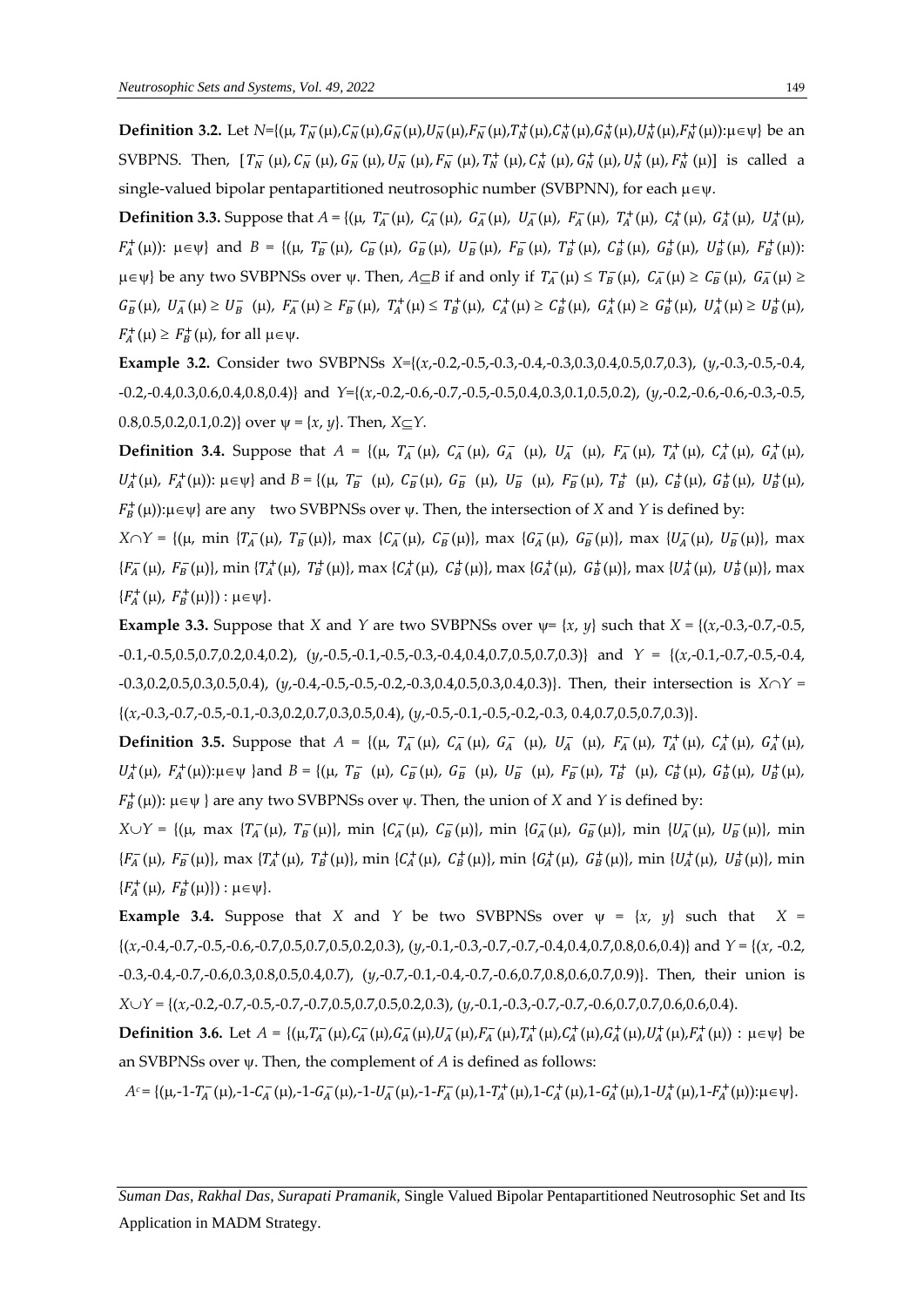**Example 3.5.** Suppose that  $A = \{(x, -0.4, -0.7, -0.5, -0.6, -0.7, 0.5, 0.7, 0.5, 0.2, 0.3), (y, -0.1, -0.3, -0.7, -0.7, -0.4, 0.4, 0.4, 0.5, 0.7, 0.5, 0.7, 0.5, 0.7, 0.8, 0.7, 0.7, -0.7, -0.7, -0.4, 0.4, 0.4, 0.7, 0.5, 0.7, 0.7, 0.7, 0.7$ 0.7,0.8,0.6,0.4)} be an SVBPNS over  $\psi = \{x, y\}$ . Then, the complement of *A* is  $A<sup>c</sup> = \{(x, -0.6, -0.3, -0.5, -0.4,$ -0.3,0.5,0.3,0.5,0.8,0.7), (*y*,-0.9,-0.7,-0.3,-0.3,-0.6,0.6,0.3,0.2,0.4,0.6)}.

**Definition 3.7.** The null SVBPNS ( $0$ <sub>BPN</sub>) and the absolute SVBPNS ( $1$ <sub>BPN</sub>) over  $\psi$  are defined as follows:

(i)  $0_{\text{BPN}} = \{ (\mu, -1, 0, 0, 0, 0, 0, 1, 1, 1, 1) : \mu \in \Psi \};$ 

(ii)  $1_{\text{BPN}} = \{(\mu, 0, -1, -1, -1, -1, 1, 0, 0, 0, 0) : \mu \in \Psi\};$ 

It is clearly seen that**,**

(i)  $0_{\text{BPN}} \subseteq X \subseteq 1_{\text{BPN}}$ , where *X* is an SVBPNS over  $\psi$ ;

(ii)  $0_{\text{BPN}}^c = 1_{\text{BPN}} \& 1_{\text{BPN}}^c = 0_{\text{BPN}};$ 

(iii)  $0_{\text{BPN}} \cup 1_{\text{BPN}} = 1_{\text{BPN}}$ ;

 $(iv)$  OBPN  $\cap$  1BPN = OBPN.

**Definition 3.8.** Suppose that  $\mu = [T_{\psi}^-(\mu), C_{\psi}^-(\mu), G_{\psi}^-(\mu), U_{\psi}^-(\mu), T_{\psi}^-(\mu), T_{\psi}^+(\mu), C_{\psi}^+(\mu), G_{\psi}^+(\mu), U_{\psi}^+(\mu), F_{\psi}^+(\mu)]$  and  $v=[T_{\psi}^-(v),C_{\psi}^-(v),G_{\psi}^-(v),U_{\psi}^-(v),F_{\psi}^-(v),T_{\psi}^+(v),C_{\psi}^+(v),G_{\psi}^+(v),U_{\psi}^+(v),F_{\psi}^+(v)]$  be two SVBPNNs. Then,

(*i*)  $k.\mu = [-(T_{\psi}^{-}(\mu))^{k}, -(C_{\psi}^{-}(\mu))^{k}, -(-G_{\psi}^{-}(\mu))^{k}, -(-U_{\psi}^{-}(\mu))^{k}, -(1-(1-(-F_{\psi}^{-}(\mu)))^{k}), 1-(1-T_{\psi}^{+}(\mu))^{k}, (C_{\psi}^{+}(\mu))^{k}, (G_{\psi}^{+}(\mu))^{k})]$  $(U^+_{\psi}(\mu))$ <sup>k</sup>,  $(F^+_{\psi}(\mu))$ <sup>k</sup>], where  $k > 0$ .

 $(iii)$   $\mu^k = [-(1-(1-(-T_w^-(\mu)))^k)$ ,  $-(-C_w^-(\mu))^k$ ,  $-(-G_w^-(\mu))^k$ ,  $-(-U_w^-(\mu))^k$ ,  $-(-F_w^-(\mu))^k$ ,  $(T_w^+(\mu))^k$ ,  $1-(1-C_w^+(\mu))^k$ ,  $1-(1-G_w^+(\mu))^k$ ,  $1-(1-U^+_{\psi}(\mu))^k$ ,  $1-(1-F^+_{\psi}(\mu))^k$ , where  $k > 0$ .

(*iii*)  $\mu + \eta = [-T_{\psi}^-(\mu) \cdot T_{\psi}^-(\eta)$ , -(-  $C_{\psi}^-(\mu)$ -  $C_{\psi}^-(\eta)$ -  $C_{\psi}^-(\mu) \cdot C_{\psi}^-(\eta)$ ), -(-  $G_{\psi}^-(\mu)$ -  $G_{\psi}^-(\eta)$ -  $G_{\psi}^-(\mu) \cdot G_{\psi}^-(\eta)$ ),  $-(- U_\psi^-(\mu) - U_\psi^-(\eta) - U_\psi^-(\mu) . U_\psi^-(\eta) )$ ,  $- (- F_\psi^-(\mu) - F_\psi^-(\eta) - F_\psi^-(\mu) . F_\psi^-(\eta) )$ ,  $T_\psi^+(\mu) + T_\psi^+(\eta) - T_\psi^+(\mu) . T_\psi^+(\eta)$ ,  $C_\psi^+(\mu) . C_\psi^+(\eta)$ ,  $G_{\psi}^+(\mu)$ .  $G_{\psi}^+(\eta)$ ,  $U_{\psi}^+(\mu)$ .  $U_{\psi}^+(\eta)$ ,  $F_{\psi}^+(\mu)$ .  $F_{\psi}^+(\eta)$ ];

(*iv*)  $\mu.\eta$ =[-(- $T_{\psi}^{-}(\mu)$ - $T_{\psi}^{-}(\eta)$ - $T_{\psi}^{-}(\mu)$ . $T_{\psi}^{-}(\eta)$ ), - $C_{\psi}^{-}(\mu)$ . $C_{\psi}^{-}(\eta)$ , - $G_{\psi}^{-}(\mu)$ . $G_{\psi}^{-}(\eta)$ , - $U_{\psi}^{-}(\mu)$ . $U_{\psi}^{-}(\eta)$ , - $F_{\psi}^{-}(\mu)$ . $F_{\psi}^{-}(\eta)$ ,  $F_{\psi}^{-}(\eta)$ , - $F_{\psi}^{-}(\eta)$ , - $T_{\psi}^+ (\mu)$ ,  $T_{\psi}^+ (\eta)$ ,  $C_{\psi}^+ (\mu)$ + $C_{\psi}^+ (\eta)$ - $C_{\psi}^+ (\mu)$ ,  $C_{\psi}^+ (\mu)$ ,  $G_{\psi}^+ (\mu)$ - $G_{\psi}^+ (\mu)$ ,  $G_{\psi}^+ (\mu)$ ,  $U_{\psi}^+ (\mu)$ ,  $U_{\psi}^+ (\mu)$ ,  $U_{\psi}^+ (\mu)$ ,  $U_{\psi}^+ (\mu)$ ,  $U_{\psi}^+ (\eta)$ ,  $F_{\psi}^+(\mu)+F_{\psi}^+(\eta)-F_{\psi}^+(\mu).F_{\psi}^+(\eta)].$ 

## **4. Single-Valued Bipolar Pentapartitioned Neutrosophic Aggregation Operators**

**Definition 4.1.** Assume that  $u = [T_{\psi}(u_i), C_{\psi}(u_i), G_{\psi}(u_i), U_{\psi}(u_i), F_{\psi}(u_i), T_{\psi}(u_i), C_{\psi}(u_i), G_{\psi}(u_i), U_{\psi}(u_i), F_{\psi}(u_i)]$  $i=1, 2, 3,..., n$ , be a collection of SVBPNNs over  $\psi$ . Then, the single-valued bipolar pentapartitioned neutrosophic arithmetic mean (SVBPNAM) operator is defined as follows:

$$
SVBPNAM (u_1, u_2,..., u_n) = \frac{1}{n} \sum_{i=1}^{n} u_i
$$
 (1)

**Theorem 4.1.** Assume that  $u = [T_{\psi}(u_i), C_{\psi}(u_i), G_{\psi}(u_i), U_{\psi}(u_i), F_{\psi}(u_i), T_{\psi}(u_i), C_{\psi}(u_i), G_{\psi}(u_i), U_{\psi}(u_i), F_{\psi}(u_i)]$ ,  $i=1$ , 2, 3,..., *n*, be a collection of SVBPNNs over  $\psi$ . Then, the aggregated value SVBPNAM (*u*<sub>1</sub>, *u*<sub>2</sub>,..., *u*<sub>n</sub>) is also an SVBPNN.

**Proof.** Assume that  $u=[T_{\psi}(u_i), C_{\psi}(u_i), G_{\psi}(u_i), U_{\psi}(u_i), F_{\psi}(u_i), F_{\psi}(u_i), T_{\psi}(u_i), C_{\psi}(u_i), G_{\psi}(u_i), F_{\psi}(u_i), F_{\psi}(u_i)]$ , i=1, 2, 3,..., *n*, be a finite collection of SVBPNNs over  $\psi$ . Therefore, *u*<sub>1</sub> is an SVBPNN.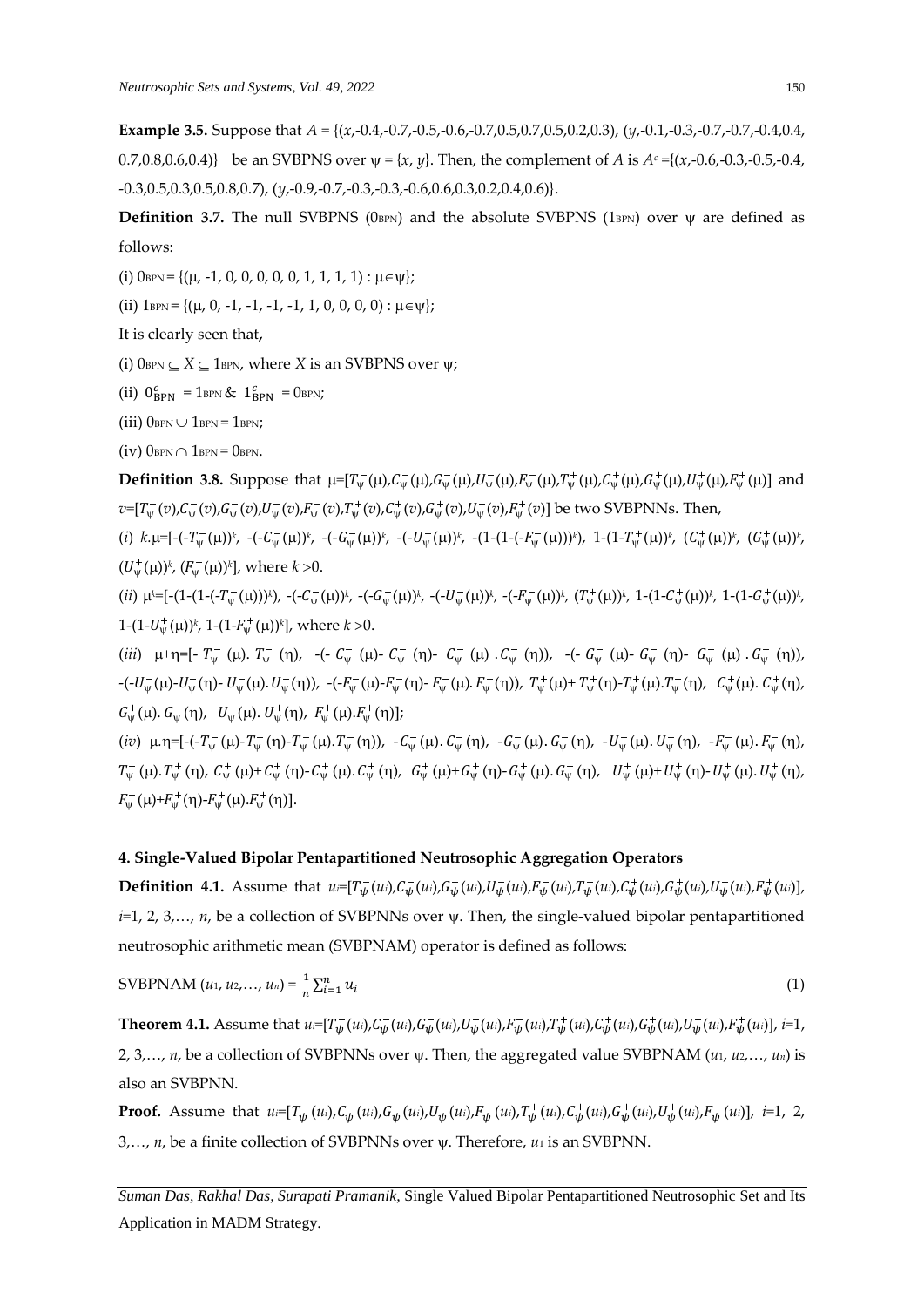Now,

 $\sum_{i=1}^{2} u_i = (u_1 + u_2)$ 

 $=[- T_{\psi}^{-} (u_1) \cdot T_{\psi}^{-} (u_2)$ ,  $-(- C_{\psi}^{-} (u_1) - C_{\psi}^{-} (u_2) - C_{\psi}^{-} (u_1) \cdot C_{\psi}^{-} (u_2)$ ,  $-(- G_{\psi}^{-} (u_1) - G_{\psi}^{-} (u_2) - G_{\psi}^{-} (u_1) \cdot G_{\psi}^{-} (u_2)$ ,  $(-U_{\psi}^-(u_1) - U_{\psi}^-(u_2) - U_{\psi}^-(u_1) - U_{\psi}^-(u_2)), -(-F_{\psi}^-(u_1) - F_{\psi}^-(u_2) - F_{\psi}^-(u_1) - F_{\psi}^-(u_2)), T_{\psi}^+(u_1) + T_{\psi}^+(u_2) - T_{\psi}^+(u_1) - T_{\psi}^+(u_2)$  $C^+_{\psi}(u_1)$ .  $C^+_{\psi}(u_2)$ ,  $G^+_{\psi}(u_1)$ .  $G^+_{\psi}(u_2)$ ,  $U^+_{\psi}(u_1)$ .  $U^+_{\psi}(u_2)$ ,  $F^+_{\psi}(u_1)$ .  $F^+_{\psi}(u_2)$ ]

=  $[T_{\psi}(u_1, u_2), C_{\psi}(u_1, u_2), G_{\psi}(u_1, u_2), U_{\psi}(u_1, u_2), F_{\psi}(u_1, u_2), T_{\psi}(u_1, u_2), C_{\psi}(u_1, u_2), G_{\psi}(u_1, u_2), U_{\psi}(u_1, u_2),$  $F^+_\psi(u_1, u_2]$  (say), which is an SVBPNN.

Assume that,  $\sum_{i=1}^{n} u_i$  is an SVBPNN over  $\psi$  for  $n = m$ , i.e.  $\sum_{i=1}^{m} u_i = [T_{\psi}(u_1, u_2, \dots, u_m), C_{\psi}(u_1, u_2, \dots, u_m)]$  $G_{\psi}^-(u_1, u_2,...,u_m)$ ,  $U_{\psi}^-(u_1, u_2,...,u_m)$ ,  $F_{\psi}^-(u_1, u_2,...,u_m)$ ,  $T_{\psi}^+(u_1, u_2,...,u_m)$ ,  $G_{\psi}^+(u_1, u_2,...,u_m)$ ,  $G_{\psi}^+(u_1, u_2,...,u_m)$ ,  $U_{\psi}^{+}(u_{1}, u_{2},...,u_{m}), F_{\psi}^{+}(u_{1}, u_{2},...,u_{m})]$  is an SVBPNN.

Now,

 $\sum_{i=1}^{m+1} u_i$ 

 $= \sum_{i=1}^{m} u_i + u_{m+1}$ 

=  $[T_{\psi}^-(u_1, u_2,...,u_m), C_{\psi}^-(u_1, u_2,...,u_m), G_{\psi}^-(u_1, u_2,...,u_m), U_{\psi}^-(u_1, u_2,...,u_m), F_{\psi}^-(u_1, u_2,...,u_m), T_{\psi}^+(u_1, u_2,...,u_m),$  $C^+_{\psi}(u_1, u_2, \ldots, u_m)$ ,  $G^+_{\psi}(u_1, u_2, \ldots, u_m)$ ,  $U^+_{\psi}(u_1, u_2, \ldots, u_m)$ ,  $F^+_{\psi}(u_1, u_2, \ldots, u_m)$ ]

 $+\,[T_{\psi}^-(u_{^{m+1}}),C_{\psi}^-(u_{^{m+1}}),G_{\psi}^-(u_{^{m+1}}),U_{\psi}^-(u_{^{m+1}}),F_{\psi}^-(u_{^{m+1}}),T_{\psi}^+(u_{^{m+1}}),C_{\psi}^+(u_{^{m+1}}),G_{\psi}^+(u_{^{m+1}}),U_{\psi}^+(u_{^{m+1}}),F_{\psi}^+(u_{^{m+1}})].$ 

=[-  $T_{\psi}^{-}$  (u1, u2,...,um).  $T_{\psi}^{-}$  (um+1), -(-  $C_{\psi}^{-}$  (u1, u2,...,um)-  $C_{\psi}^{-}$  (um+1)-  $C_{\psi}^{-}$  (u1, u2,...,um).  $C_{\psi}^{-}$  (um+1)), -(-  $G_{\psi}^{-}$  (u1,  $u_2,...,u_m$ )- $G_{\psi}^-(u_{m+1})$ -  $G_{\psi}^-(u_1, u_2,..., u_m)$ .  $G_{\psi}^-(u_{m+1})$ ),  $-(-U_{\psi}^-(u_1, u_2,...,u_m)-U_{\psi}^-(u_{m+1})$ -  $U_{\psi}^-(u_1, u_2,...,u_m)$ .  $U_{\psi}^-(u_{m+1})$ ), -(-  $F_{\psi}^-$  (u<sub>1</sub>, u<sub>2</sub>,...,u<sub>m</sub>)-  $F_{\psi}^-$  (u<sub>m+1</sub>)-  $F_{\psi}^-$  (u<sub>1</sub>, u<sub>2</sub>,...,u<sub>m</sub>)  $F_{\psi}^-$  (u<sub>m+1</sub>)),  $T_{\psi}^+$  (u<sub>1</sub>, u<sub>2</sub>,...,u<sub>m</sub>)+  $T_{\psi}^+$  (u<sub>m+1</sub>)-  $T_{\psi}^+$  (u<sub>1</sub>,  $u_2,...,u_m$ ).  $T^+_{\psi}(u_{m+1})$ ,  $C^+_{\psi}(u_1, u_2,...,u_m)$ .  $C^+_{\psi}(u_{m+1})$ ,  $G^+_{\psi}(u_1, u_2,...,u_m)$ .  $G^+_{\psi}(u_{m+1})$ ,  $U^+_{\psi}(u_1, u_2,...,u_m)$ .  $U^+_{\psi}(u_{m+1})$ ,  $F^+_{\psi}(u_1, u_2, \ldots, u_m) . F^+_{\psi}(u_{m+1})]$ 

 $=[T^+_{\psi}(u_1, u_2,..., u_{m+1}), C^+_{\psi}(u_1, u_2,..., u_{m+1}), G^-_{\psi}(u_1, u_2,..., u_{m+1}), U^+_{\psi}(u_1, u_2,..., u_{m+1}), F^+_{\psi}(u_1, u_2,..., u_{m+1}), T^+_{\psi}(u_1, u_2,..., u_{m+1})]$  $u_2,..., u_{m+1}$ ),  $C^+_\psi(u_1, u_2,..., u_{m+1})$ ,  $G^+_\psi(u_1, u_2,..., u_{m+1})$ ,  $U^+_\psi(u_1, u_2,..., u_{m+1})$ ,  $F^+_\psi(u_1, u_2,..., u_{m+1})$ ] (say), which is an SVBPNN.

Therefore,  $\sum_{i=1}^{m+1} u_i$  is an SVBPNN. This implies,  $\sum_{i=1}^{n} u_i$  is an SVBPNN for *n*= *m*+1.

Hence,  $\sum_{i=1}^{n} u_i$  is an SVBPNN for *n*=1 and 2. Again,  $\sum_{i=1}^{n} u_i$  is an SVBPNN for *n*=*m*+1, whenever it is an SVBPNN for *n=m*. Therefore, by the principle of mathematical induction, we can say that  $\sum_{i=1}^{n} u_i$ is an SVBPNN for each *n*. Now, from Definition 3.8. we can say that  $\frac{1}{n}\sum_{i=1}^n u_i$  is an SVBPNN. Hence,

 $SVBPNAM (u_1, u_2, ..., u_n) = \frac{1}{n}$  $\frac{1}{n}\sum_{i=1}^{n}u_i$  is an SVBPNN.

**Example 4.1.** Assume that *u=*(-0.3,-0.5,-0.3,-0.2,-0.5,0.5,0.3,0.6,0.5,0.2) and *v=*(-0.8,-0.5,-0.5,-0.3, -0.7,0.3,0.6,0.2,0.5,0.4) be two SVBPNNs. Then, SVBPNAM(*u*, *v*) = 0.5 (*u+v*) = 0.5 (-0.24, -0.75,-0.65,  $-0.44, -0.85, 0.65, 0.18, 0.12, 0.25, 0.08$  =  $(-0.49, -0.87, -0.81, -0.66, -0.61, 0.41, 0.42, 0.35, 0.5, 0.28)$ . It is also an SVBPNN.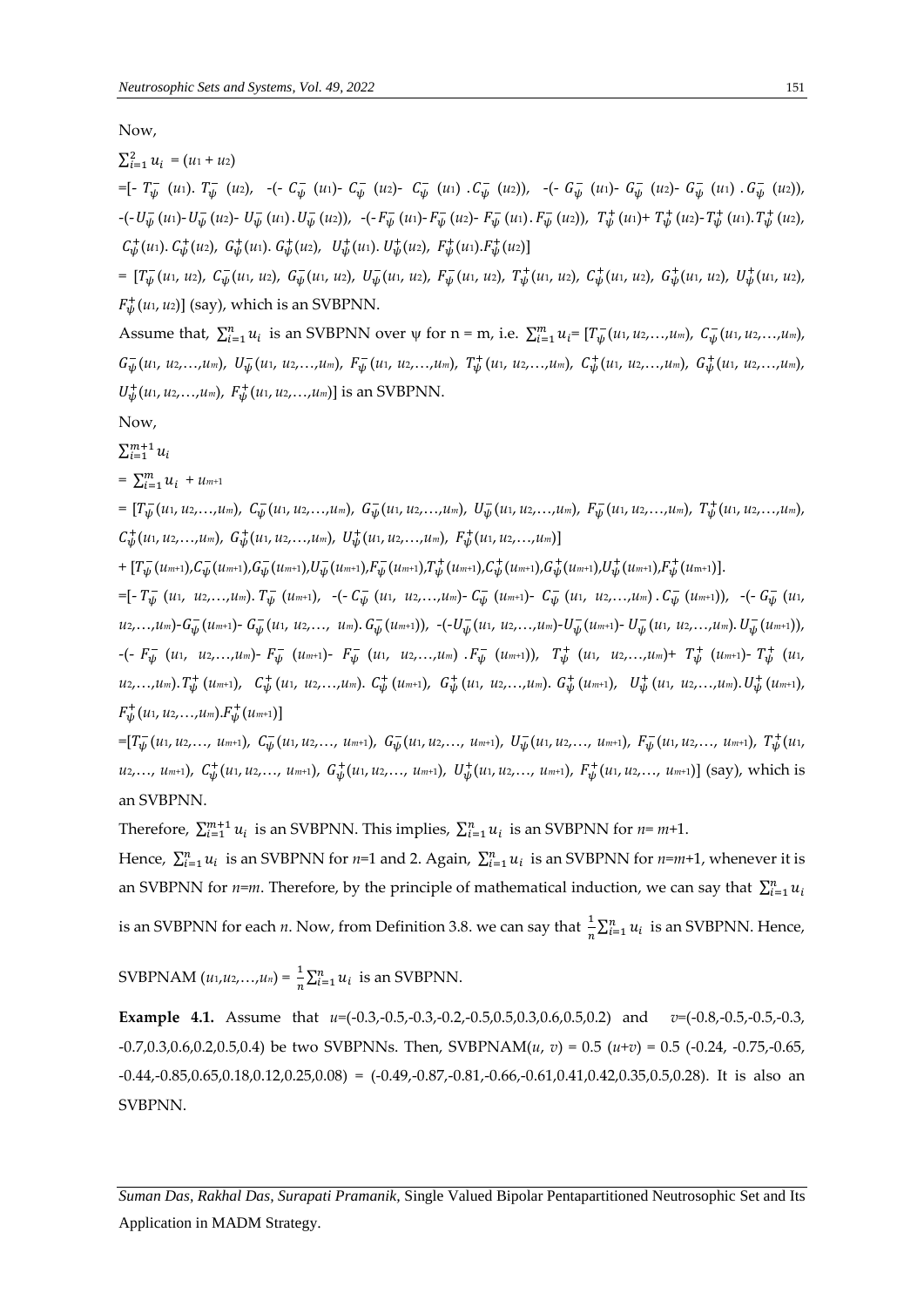**Definition 4.2.** Assume that  $u=[T_{\psi}(u_i), C_{\psi}(u_i), G_{\psi}(u_i), U_{\psi}(u_i), F_{\psi}(u_i), F_{\psi}(u_i), C_{\psi}(u_i), G_{\psi}(u_i), U_{\psi}(u_i), F_{\psi}(u_i)]$ *i*=1, 2, 3,..., *n*, be the family of SVBPNNs over  $\psi$ . Then, the Single-Valued Bipolar Pentapartitioned Neutrosophic Geometric Mean (SVBPNGM) operator is defined as follows:

$$
SVBPNGM (u_1, u_2,..., u_n) = (\prod_{i=1}^n u_i)^{\frac{1}{n}}
$$
 (2)

**Theorem 4.2.** Assume that  $u = [T_{\psi}(u_i), C_{\psi}(u_i), G_{\psi}(u_i), U_{\psi}(u_i), F_{\psi}(u_i), T_{\psi}(u_i), C_{\psi}(u_i), G_{\psi}(u_i), U_{\psi}(u_i), F_{\psi}(u_i)]$ ,  $i=1$ , 2, 3,..., *n*, be a family of SVBPNNs over  $\psi$ . Then the aggregated value SVBPNGM  $(u_1, u_2, \ldots, u_n)$  is also an SVBPNN.

**Proof.** Assume that  $u=[T_{\psi}(u_i), C_{\psi}(u_i), G_{\psi}(u_i), U_{\psi}(u_i), F_{\psi}(u_i), F_{\psi}(u_i), T_{\psi}(u_i), C_{\psi}(u_i), G_{\psi}(u_i), F_{\psi}(u_i), F_{\psi}(u_i)]$ , i=1, 2, 3,..., *n*, be a finite collection SVBPNNs over  $\psi$ . Therefore, *u*<sub>1</sub> is an SVBPNN.

Now,  $\prod_{i=1}^{2} u_i = u_1 \cdot u_2 = [-(T_{\psi}^-(u_1) - T_{\psi}^-(u_2) - T_{\psi}^-(u_1) \cdot T_{\psi}^-(u_2))$ ,  $-C_{\psi}^-(u_1) \cdot C_{\psi}^-(u_2)$ ,  $-C_{\psi}^-(u_1) \cdot G_{\psi}^-(u_2)$ ,  $- U_{\psi}^-$  (*u*<sub>1</sub>)  $\cdot U_{\psi}^-$  (*u*<sub>2</sub>), − F<sub>ν</sub><sup>−</sup><sub>ν</sub><sup>−</sup> (*u*<sub>1</sub>)  $\cdot F_{\psi}^-$  (*u*<sub>2</sub>),  $T_{\psi}^+$  (*u*<sub>1</sub>),  $C_{\psi}^+$  (*u*<sub>1</sub>)+  $C_{\psi}^+$  (*u*<sub>2</sub>)-  $C_{\psi}^+$  (*u*<sub>1</sub>).  $C_{\psi}^+$  (*u*<sub>2</sub>),  $G^+_{\psi}(u_1) + G^+_{\psi}(u_2) - G^+_{\psi}(u_1) \cdot G^+_{\psi}(u_2), \quad U^+_{\psi}(u_1) + U^+_{\psi}(u_2) - U^+_{\psi}(u_1) \cdot U^+_{\psi}(u_2), \quad F^+_{\psi}(u_1) + F^+_{\psi}(u_2) - F^+_{\psi}(u_1) \cdot F^+_{\psi}(u_2)$ 

=  $[T_{\psi}(u_1, u_2), C_{\psi}(u_1, u_2), G_{\psi}(u_1, u_2), U_{\psi}(u_1, u_2), F_{\psi}(u_1, u_2), T_{\psi}(u_1, u_2), C_{\psi}(u_1, u_2), G_{\psi}(u_1, u_2), U_{\psi}(u_1, u_2),$  $F^+_\psi(u_1, u_2]$  (say), which is an SVBPNN.

Suppose that,  $\prod_{i=1}^{n} u_i$  is an SVBPNN over  $\psi$  for  $n = m$ , i.e.  $\prod_{i=1}^{m} u_i = [T_{\psi}(u_1, u_2,...,u_m), C_{\psi}(u_1, u_2,...,u_m)]$  $G_{\psi}^-(u_1, u_2,...,u_m)$ ,  $U_{\psi}^-(u_1, u_2,...,u_m)$ ,  $F_{\psi}^-(u_1, u_2,...,u_m)$ ,  $T_{\psi}^+(u_1, u_2,...,u_m)$ ,  $C_{\psi}^+(u_1, u_2,...,u_m)$ ,  $G_{\psi}^+(u_1, u_2,...,u_m)$ ,  $U_{\psi}^{+}(u_{1}, u_{2},...,u_{m}), F_{\psi}^{+}(u_{1}, u_{2},...,u_{m})]$  is an SVBPNN.

Now,

 $\prod_{i=1}^{m+1} u_i$ 

 $= u_{m+1}$ .  $\prod_{i=1}^{m} u_i$ 

 $=\; [\,T_{\psi}^-(u_{^{m+1}}),C_{\psi}^-(u_{^{m+1}}),G_{\psi}^-(u_{^{m+1}}),U_{\psi}^-(u_{^{m+1}}),F_{\psi}^-(u_{^{m+1}}),T_{\psi}^+(u_{^{m+1}}),C_{\psi}^+(u_{^{m+1}}),G_{\psi}^+(u_{^{m+1}}),U_{\psi}^+(u_{^{m+1}}),F_{\psi}^+(u_{^{m+1}})].\; [\,T_{\psi}^-(u_{^{m+1}}),G_{\psi}^-(u_{^{m+1}}),G_{\psi}^-(u_{^{m+1}}),G_{\psi}^-(u_{^{m+1}}),G_{$  $u_2,...,u_m$ ),  $C_{\psi}^-(u_1, u_2,...,u_m)$ ,  $G_{\psi}^-(u_1, u_2,...,u_m)$ ,  $U_{\psi}^-(u_1, u_2,...,u_m)$ ,  $F_{\psi}^-(u_1, u_2,...,u_m)$ ,  $T_{\psi}^+(u_1, u_2,...,u_m)$ ,  $C_{\psi}^+(u_1, u_2,...,u_m)$ *u*2,…,*um*), + (*u*1, *u*2,…,*um*), + (*u*1, *u*2,…,*um*), + (*u*1, *u*2,…,*um*)]

=[-(-T<sub>ψ</sub> (um+1)-T<sub>ψ</sub> (u1, u2,...,um)-T<sub>ψ</sub> (um+1).T<sub>ψ</sub> (u1, u2,...,um)), -C<sub>ψ</sub> (um+1).C<sub>ψ</sub> (u1, u2,...,um), -G<sub>ψ</sub> (um+1).G<sub>ψ</sub> (u1, u2,...,um), - $U_{\psi}^-(u_{m+1})$ .  $U_{\psi}^-(u_1, u_2,...,u_m)$ , - $F_{\psi}^-(u_{m+1})$ .  $F_{\psi}^-(u_1, u_2,...,u_m)$ ,  $T_{\psi}^+(u_{m+1})$ .  $T_{\psi}^+(u_1, u_2,...,u_m)$ ,  $C_{\psi}^+(u_{m+1})$ + $C_{\psi}^+(u_1, u_2,...,u_m)$  $u_2,...,u_m$ )- $C^+_{\psi}(u_{m+1})$ . $C^+_{\psi}(u_1, u_2,...,u_m)$ ,  $G^+_{\psi}(u_{m+1})$ + $G^+_{\psi}(u_1, u_2,...,u_m)$ - $G^+_{\psi}(u_{m+1})$ . $G^+_{\psi}(u_1, u_2,...,u_m)$ ,  $U^+_{\psi}(u_{m+1})$ + $U^+_{\psi}(u_1, u_2,...,u_m)$  $u_2,...,u_m$ )- $U^+_{\psi}(u_{m+1}).U^+_{\psi}(u_1,u_2,...,u_m)$ ,  $F^+_{\psi}(u_{m+1})+F^+_{\psi}(u_1,u_2,...,u_m)-F^+_{\psi}(u_{m+1}).F^+_{\psi}(u_1,u_2,...,u_m)]$ 

 $=[T^+_{\psi}(u_1, u_2,..., u_{m+1}), C^+_{\psi}(u_1, u_2,..., u_{m+1}), G^-_{\psi}(u_1, u_2,..., u_{m+1}), U^+_{\psi}(u_1, u_2,..., u_{m+1}), F^+_{\psi}(u_1, u_2,..., u_{m+1}), T^+_{\psi}(u_1, u_2,..., u_{m+1})]$  $u_2,..., u_{m+1}$ ),  $C^+_\psi(u_1, u_2,..., u_{m+1})$ ,  $G^+_\psi(u_1, u_2,..., u_{m+1})$ ,  $U^+_\psi(u_1, u_2,..., u_{m+1})$ ,  $F^+_\psi(u_1, u_2,..., u_{m+1})$ ] (say), which is an SVBPNN.

Therefore,  $\prod_{i=1}^{m+1} u_i$  is an SVBPNN. This implies,  $\prod_{i=1}^{n} u_i$  is an SVBPNN for *n*=*m*+1.

Hence,  $\prod_{i=1}^n u_i$  is an SVBPNN for *n*=1 and 2. Again,  $\prod_{i=1}^n u_i$  is an SVBPNN for *n*=*m*+1, whenever it is an SVBPNN for *n=m*. Therefore, by the principle of mathematical induction, we can say that  $\prod_{i=1}^{n} u_i$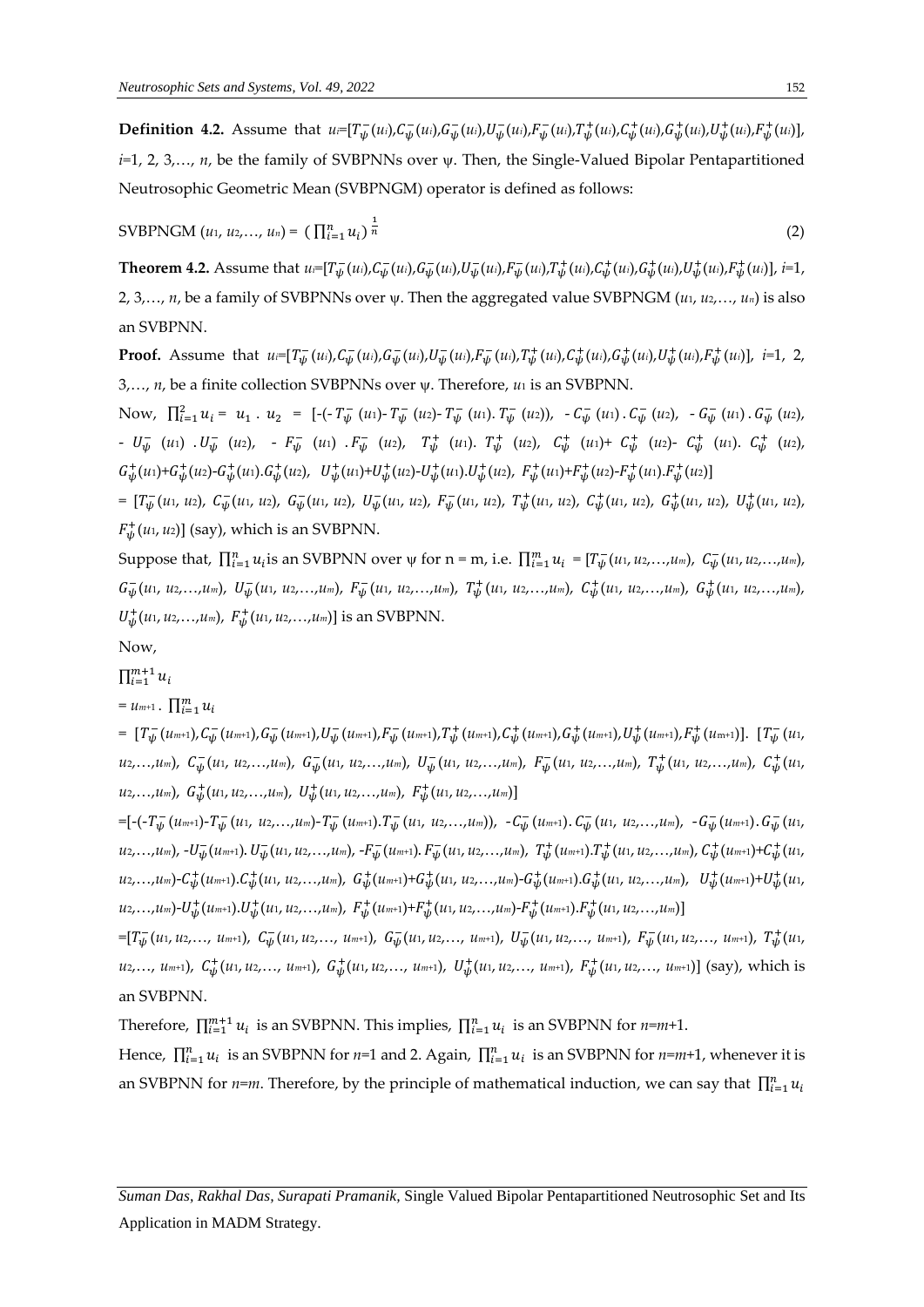is an SVBPNN for each *n*. Now, from Definition 3.8. we can say that  $(\prod_{i=1}^n u_i)^{\frac{1}{n}}$  is an SVBPNN.

Hence, SVBPNGM  $(u_1,u_2,...,u_n)$  =  $\left(\prod_{i=1}^n u_i\right)^{\frac{1}{n}}$  is an SVBPNN.

**Example 4.2.** Let *u=*(-0.3,-0.5,-0.3,-0.2,-0.5,0.5,0.3,0.6,0.5,0.2), *v=*(-0.8,-0.5,-0.5,-0.3,-0.7,0.3,0.6,0.2,0.5, 0.4) be two SVBPNNs as shown in Example 4.1. Then, SVBPNGM (*u*, *v*) = (*u+v*) 0.5 = (-0.86,-0.25,-0.15, -0.06,-0.35,0.15,0.72,0.68,0.75,0.52) 0.5 = (-0.63,-0.5,-0.39,-0.24,-0.59,0.39,0.47,0.43,0.5,0.31). It is also an SVBPNN.

#### **5. Score & Accuracy Functions under the SVBPNS Environment**

**Definition 5.1.** Suppose that  $\mu = [T_{\psi}(\mu), C_{\psi}(\mu), G_{\psi}(\mu), U_{\psi}(\mu), F_{\psi}(\mu), T_{\psi}^{\dagger}(\mu), C_{\psi}^{\dagger}(\mu), G_{\psi}^{\dagger}(\mu), U_{\psi}^{\dagger}(\mu), F_{\psi}^{\dagger}(\mu)]$  be an SVBPNN over  $\psi$ . Then, the score function and accuracy function are defined by:

$$
S_f(\mu) = \frac{[1 + T_{\psi}(\mu) - C_{\psi}(\mu) - G_{\psi}(\mu) - H_{\psi}(\mu) - H_{\psi}(\mu) + T_{\psi}(\mu) + H_{\psi}(\mu) + H - G_{\psi}(\mu) + H - G_{\psi}(\mu) + H - H_{\psi}(\mu) + H - H_{\psi}(\mu)]}{10}
$$
(3)

$$
A_f(\mu) = \frac{[r_{\psi}^-(\mu) - c_{\psi}^-(\mu) - r_{\psi}^-(\mu) + r_{\psi}^+(\mu) - c_{\psi}^+(\mu) - r_{\psi}^+(\mu)]}{3}
$$
(4)

**Example 5.1.** Suppose that  $\mu = (-0.3, -0.5, -0.3, -0.2, -0.5, 0.5, 0.3, 0.6, 0.5, 0.2)$  be an SVBPNN as defined in Example 4.1. Then,  $S_f(\mu)=0.51$  and  $A_f(\mu)=0.233$ .

**Definition 5.2.** Suppose that  $\mu = [T_{\psi}^-(\mu), C_{\psi}^-(\mu), G_{\psi}^-(\mu), U_{\psi}^-(\mu), F_{\psi}^-(\mu), T_{\psi}^+(\mu), C_{\psi}^+(\mu), G_{\psi}^+(\mu), U_{\psi}^+(\mu), F_{\psi}^+(\mu)]$  and  $v$ =[ $T_\psi^-(v)$ , $C_\psi^-(v)$ , $G_\psi^-(v)$ , $U_\psi^-(v)$ , $F_\psi^+(v)$ , $C_\psi^+(v)$ , $G_\psi^+(v)$ , $U_\psi^+(v)$ , $F_\psi^+(v)$ ] be any two SVBPNNs over  $\psi$ . Then, (i)  $S_f(\mu) > S_f(\eta) \Rightarrow \mu > \eta;$ 

(ii)  $S_f(\mu) = S_f(\eta), A_f(\mu) > A_f(\eta) \Rightarrow \mu > \eta;$ 

(iii)  $S_f(\mu) = S_f(\eta)$ ,  $A_f(\mu) = A_f(\eta)$ ,  $T^+_{\psi}(\mu) > T^+_{\psi}(\eta)$ ,  $T^-_{\psi}(\mu) < T^-_{\psi}(\eta) \Rightarrow \mu > \eta$ .

**Theorem 5.1.** The score function and accuracy function of an SVBPNN are bounded.

**Proof.** Suppose that  $\eta = [T_{\psi}^-(\eta), C_{\psi}^-(\eta), G_{\psi}^-(\eta), U_{\psi}^-(\eta), F_{\psi}^-(\eta), T_{\psi}^+(\eta), C_{\psi}^+(\eta), G_{\psi}^+(\eta), U_{\psi}^+(\eta), F_{\psi}^+(\eta)]$  be an SVBPNN.

Therefore,  $-1 \le T_{\psi}^-(\eta) \le 0$ ,  $-1 \le C_{\psi}^-(\eta) \le 0$ ,  $-1 \le G_{\psi}^-(\eta) \le 0$ ,  $-1 \le U_{\psi}^-(\eta) \le 0$ ,  $-1 \le F_{\psi}^-(\eta) \le 0$ ,  $0 \le T_{\psi}^+(\eta) \le 1$ ,  $0 \le C_{\psi}^+(\eta) \le 1$ ,  $0 \leq G_{\psi}^{+}(\eta) \leq 1$ ,  $0 \leq U_{\psi}^{+}(\eta) \leq 1$ ,  $0 \leq F_{\psi}^{+}(\eta) \leq 1$ .

This implies,  $0 \leq 1 + T_{\psi}^{-}(\eta) + T_{\psi}^{+}(\eta) \leq 2$ ,  $0 \leq -C_{\psi}^{-}(\eta) + 1 - C_{\psi}^{+}(\eta) \leq 2$ ,  $0 \leq -G_{\psi}^{-}(\eta) + 1 - G_{\psi}^{+}(\eta) \leq 2$ ,  $0 \leq$  $-U_{\psi}^{-}(\eta)+1-U_{\psi}^{+}(\eta) \leq 2, 0 \leq -F_{\psi}^{-}(\eta)+1-F_{\psi}^{+}(\eta) \leq 2.$ 

Therefore,

$$
0 \le 1 + T_{\psi}^-(\eta) + T_{\psi}^+(\eta) - C_{\psi}^-(\eta) + 1 - C_{\psi}^+(\eta) - G_{\psi}^-(\eta) + 1 - G_{\psi}^+(\eta) - U_{\psi}^-(\eta) + 1 - U_{\psi}^+(\eta) - F_{\psi}^-(\eta) + 1 - F_{\psi}^+(\eta) \le 10
$$
  
\n
$$
\Rightarrow 0 \le 1 + T_{\psi}^-(\eta) - C_{\psi}^-(\eta) - G_{\psi}^-(\eta) - U_{\psi}^-(\eta) - F_{\psi}^-(\eta) + T_{\psi}^+(\eta) + 1 - C_{\psi}^+(\eta) + 1 - G_{\psi}^+(\eta) + 1 - U_{\psi}^+(\eta) + 1 - F_{\psi}^+(\eta) \le 10
$$
  
\n
$$
\Rightarrow 0 \le \frac{[1 + T_{\psi}^-(\eta) - C_{\psi}^-(\eta) - G_{\psi}^-(\eta) - U_{\psi}^-(\eta) - F_{\psi}^-(\eta) + T_{\psi}^+(\eta) + 1 - C_{\psi}^+(\eta) + 1 - G_{\psi}^+(\eta) + 1 - F_{\psi}^+(\eta)]}{10} \le 1
$$

 $\Rightarrow 0 \leq S_f(u) \leq 1.$ 

Hence, the score function is bounded.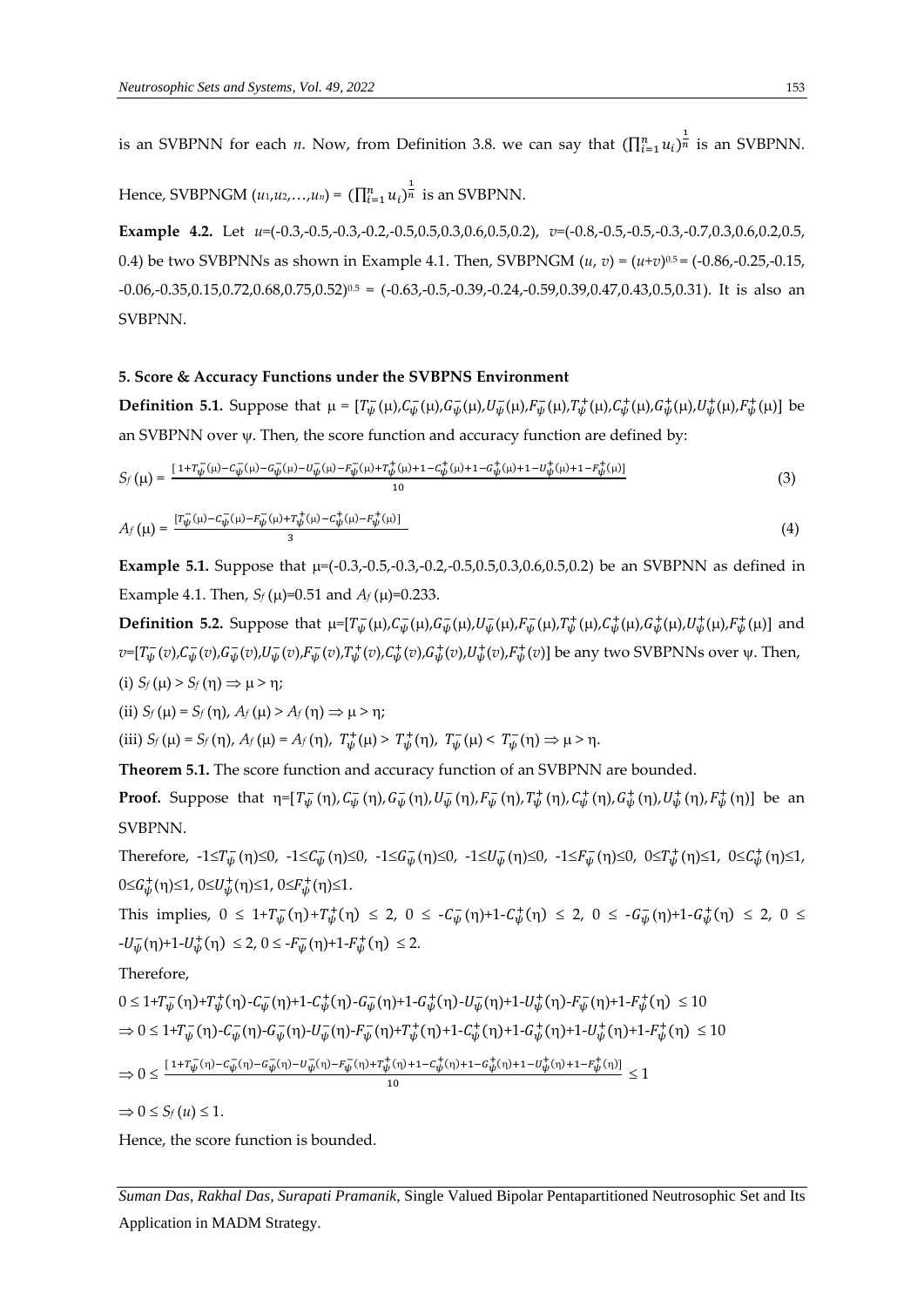Again,  $-1 \leq T_{\psi}^-(\eta) + T_{\psi}^+(\eta) \leq 1$ ,  $-1 \leq -C_{\psi}^-(\eta) - C_{\psi}^+(\eta) \leq 1$ ,  $-1 \leq -F_{\psi}^-(\eta) - F_{\psi}^+(\eta) \leq 1$ 

This implies,

$$
-3 \le T_{\psi}^-(\eta) + T_{\psi}^+(\eta) - C_{\psi}^-(\eta) - C_{\psi}^+(\eta) - F_{\psi}^-(\eta) - F_{\psi}^+(\eta) \le 3
$$
  

$$
\Rightarrow -1 \le \frac{T_{\psi}^-(\eta) - C_{\psi}^-(\eta) - F_{\psi}^-(\eta) + T_{\psi}^+(\eta) - C_{\psi}^+(\eta) - F_{\psi}^+(\eta)}{3} \le 1
$$

 $\Rightarrow$  -1  $\leq$  *A*<sub>f</sub>(n)  $\leq$  1.

Hence, the accuracy function is bounded.

**Theorem 5.2.** The score function and accuracy function of an SVBPNN are monotonic increasing.

**Proof.** Suppose that  $\mu = [T_{\psi}^-(\mu), C_{\psi}^-(\mu), G_{\psi}^-(\mu), U_{\psi}^-(\mu), F_{\psi}^-(\mu), T_{\psi}^+(\mu), C_{\psi}^+(\mu), G_{\psi}^+(\mu), U_{\psi}^+(\mu), F_{\psi}^+(\mu)]$  and  $\eta$ = $[T_\psi^-(\eta),C_\psi^-(\eta),G_\psi^-(\eta),U_\psi^-(\eta),F_\psi^+(\eta),T_\psi^+(\eta),G_\psi^+(\eta),G_\psi^+(\eta),H_\psi^+(\eta)]$  be two SVBPNNs over  $\psi$  such that  $\mu \subset \eta$ .

Therefore,  $T_{\psi}^{-}(\mu) \leq T_{\psi}^{-}(\eta)$ ,  $C_{\psi}^{-}(\mu) \geq C_{\psi}^{-}(\eta)$ ,  $G_{\psi}^{-}(\mu) \geq G_{\psi}^{-}(\eta)$ ,  $U_{\psi}^{-}(\mu) \geq U_{\psi}^{-}(\eta)$ ,  $F_{\psi}^{-}(\mu) \geq F_{\psi}^{-}(\eta)$ ,  $T_{\psi}^{+}(\mu) \leq$  $T^+_{\psi}(\eta)$ ,  $C^+_{\psi}(\mu) \ge C^+_{\psi}(\eta)$ ,  $G^+_{\psi}(\mu) \ge G^+_{\psi}(\eta)$ ,  $U^+_{\psi}(\mu) \ge U^+_{\psi}(\eta)$ ,  $F^+_{\psi}(\mu) \ge F^+_{\psi}(\eta)$ .

It is known that,

$$
S_{f}(\mu) = \frac{[1 + T_{\psi}^{-}(\mu) - C_{\psi}^{-}(\mu) - G_{\psi}^{-}(\mu) - U_{\psi}^{-}(\mu) - F_{\psi}^{-}(\mu) + T_{\psi}^{+}(\mu) + 1 - C_{\psi}^{+}(\mu) + 1 - C_{\psi}^{+}(\mu) + 1 - U_{\psi}^{+}(\mu) + 1 - F_{\psi}^{+}(\mu)]}{10};
$$
\n
$$
S_{f}(\eta) = \frac{[1 + T_{\psi}^{-}(\eta) - C_{\psi}^{-}(\eta) - G_{\psi}^{-}(\eta) - U_{\psi}^{-}(\eta) - F_{\psi}^{-}(\eta) + T_{\psi}^{+}(\eta) + 1 - C_{\psi}^{+}(\eta) + 1 - G_{\psi}^{+}(\eta) + 1 - U_{\psi}^{+}(\eta) + 1 - F_{\psi}^{+}(\eta)]}{10};
$$
\n
$$
A_{f}(\mu) = \frac{[T_{\psi}^{-}(\mu) - C_{\psi}^{-}(\mu) - F_{\psi}^{-}(\mu) + T_{\psi}^{+}(\mu) - C_{\psi}^{+}(\mu) - F_{\psi}^{+}(\mu)]}{3};
$$
\n
$$
A_{f}(\eta) = \frac{[T_{\psi}^{-}(\eta) - C_{\psi}^{-}(\eta) - F_{\psi}^{-}(\eta) + T_{\psi}^{+}(\eta) - C_{\psi}^{+}(\eta) - F_{\psi}^{+}(\eta)]}{3};
$$
\nNow,  
\n
$$
S_{f}(\eta) - S_{f}(\mu)
$$
\n
$$
= \frac{[1 + T_{\psi}^{-}(\eta) - C_{\psi}^{-}(\eta) - G_{\psi}^{-}(\eta) - U_{\psi}^{-}(\eta) - F_{\psi}^{-}(\eta) + T_{\psi}^{+}(\eta)}{10};
$$
\n
$$
= \frac{+1 - C_{\psi}^{+}(\eta) + 1 - C_{\psi}^{+}(\eta) + 1 - U_{\psi}^{+}(\eta) + 1 - F_{\psi}^{+}(\eta)}{10};
$$
\n
$$
= \frac{+1 - C_{\psi}^{+}(\eta) + 1 - C_{\psi}^{+}(\eta) + 1 - C_{\psi}^{+}(\eta) + 1 - F_{\psi}^{+}(\eta)}{10};
$$
\n<

10

3

 $\geq 0$  [since  $\mu \leq \eta$ ]

 $10$ 

This implies,  $S_f(\eta) \geq S_f(\mu)$ , i.e. the score function is monotonic increasing.

Now,

 $A_f(\eta) - A_f(\mu)$  $= \frac{[T_{\psi}^{-}(\eta)-C_{\psi}^{-}(\eta)-F_{\psi}^{-}(\eta)+T_{\psi}^{+}(\eta)-C_{\psi}^{+}(\eta)-F_{\psi}^{+}(\eta)]}{2}$  $\frac{1}{3} \frac{1}{3} \frac{1}{3} \left[ T^+_{\psi}(\eta) - T^+_{\psi}(\eta) \right] - \frac{1}{3} \left[ T^-_{\psi}(\mu) - T^-_{\psi}(\mu) - T^-_{\psi}(\mu) + T^+_{\psi}(\mu) - T^+_{\psi}(\mu) - F^+_{\psi}(\mu) \right]$ 

 $\geq 0$  [since  $\mu \subseteq \eta$ ]

This implies,  $A_f(\eta) \ge A_f(\mu)$ , i.e., the accuracy function is monotonic increasing. Hence, the score and accuracy functions are monotonic increasing functions.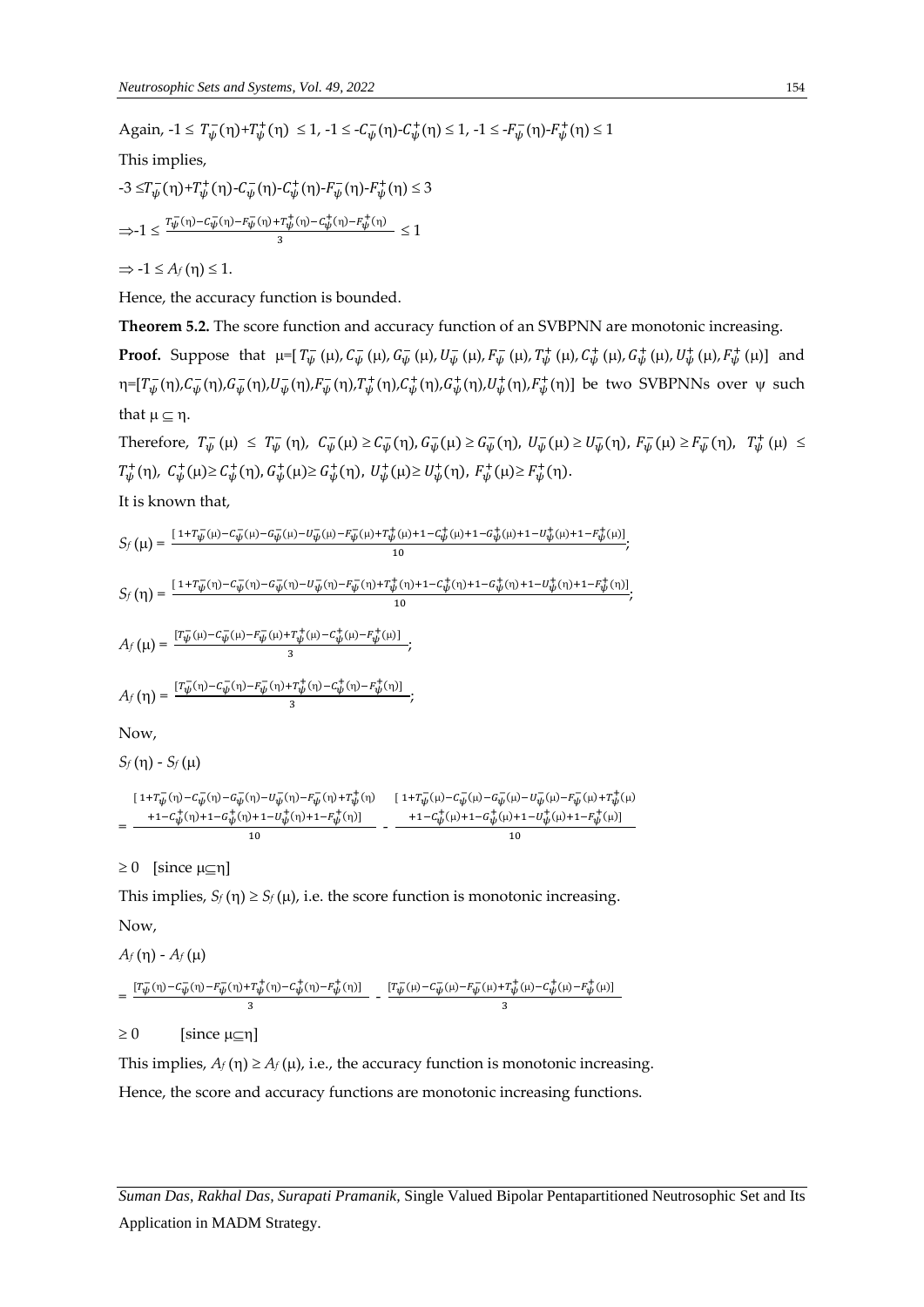### **6. SVBPNS-MADM Strategy Based on SVBPNAM Operator**

Suppose that  $A = \{A_1, A_2, ..., A_n\}$  be a fixed set of alternatives, and  $P = \{P_1, P_2, ..., P_m\}$  be a family of attributes. The decision maker involves in the decision making provides his/her evaluation information of each alternative  $Q_i$  ( $i = 1, 2,..., n$ ) over the attribute  $P_j$  ( $j = 1, 2,..., m$ ) in terms of SVBPNNs. The whole evaluation information of all alternatives can be expressed by a decision matrix.

The proposed SVBPNS-MADM strategy (see Figure 1)is described using the following steps:

#### **Step-1:** Construct the decision matrix using SVBPNSs.

The whole evaluation information of each alternative  $A_i$  ( $i = 1, 2,..., n$ ) based on the attributes  $P_j$  ( $j = 1,$ 2,..., *m*) is expressed in terms of SVBPNS  $E_{A_i} = \{(P_j, T_{ij}(A_i, P_j), C_{ij}(A_i, P_j), G_{ij}(A_i, P_j), U_{ij}(A_i, P_j), F_{ij}(A_i, P_j), F_{ij}(A_i, P_j)\}$  $P_j$ ), $T_{ij}^+(A_i, P_j)$ , $C_{ij}^+(A_i, P_j)$ ,  $G_{ij}^+(A_i, P_j)$ , $U_{ij}^+(A_i, P_j)$ ,  $F_{ij}^+(A_i, P_j)$ :  $P_j \in P$ }, where  $(T_{ij}^-(A_i, P_j)$ , $C_{ij}^-(A_i, P_j)$ , $G_{ij}^-(A_i, P_j)$  $P_j$ ),  $U_{ij}^-(A_i, P_j)$ ,  $F_{ij}^-(A_i, P_j)$ ,  $T_{ij}^+(A_i, P_j)$ ,  $C_{ij}^+(A_i, P_j)$ ,  $G_{ij}^+(A_i, P_j)$ ,  $U_{ij}^+(A_i, P_j)$ ,  $F_{ij}^+(A_i, P_j)$ ) denote the evaluation information of  $A_i$  ( $i = 1, 2,..., n$ ) based on  $P_i$  ( $j = 1, 2,..., m$ ).

Then the Decision Matrix (DM[*A*|*P*] ) can be expressed as:

 $DM[A|P] =$ 

|                | P <sub>1</sub>                                 | P <sub>2</sub>                                         | .        | $\ddotsc$ | $P_m$                                                 |
|----------------|------------------------------------------------|--------------------------------------------------------|----------|-----------|-------------------------------------------------------|
| $A_1$          | $[T_{11}^{-}(A_1, P_1), C_{11}^{-}(A_1, P_1),$ | $[T_{12}^{-}(A_1, P_2), C_{12}^{-}(A_1, P_2),$         | $\cdots$ | $\cdots$  | $[T_{1m}^{-}(A_1, P_m), C_{1m}^{-}(A_1, P_m)]$        |
|                | $G_{11}^{-}(A_1, P_1), U_{11}^{-}(A_1, P_1),$  | $G_{12}^{-}(A_1, P_2), U_{12}^{-}(A_1, P_2),$          |          |           | $G^-_{1m}(A_1, P_m)$ , $U^-_{1m}(A_1, P_m)$ ,         |
|                | $F_{11}^-(A_1, P_1), T_{11}^+(A_1, P_1),$      | $F_{12}^-(A_1, P_2), T_{12}^+(A_1, P_2),$              |          |           | $F_{1m}^-(A_1, P_m)$ , $T_{1m}^+(A_1, P_m)$ ,         |
|                | $C_{11}^+(A_1, P_1), G_{11}^+(A_1, P_1),$      | $C_{12}^+(A_1, P_2)$ , $G_{12}^+(A_1, P_2)$ ,          |          |           | $C_{1m}^+(A_1, P_m)$ , $G_{1m}^+(A_1, P_m)$ ,         |
|                | $U_{11}^+(A_1, P_1), F_{11}^+(A_1, P_1)]$      | $U_{12}^+(A_1, P_2), F_{12}^+(A_1, P_2)]$              |          |           | $U_{1m}^+(A_1, P_m)$ , $F_{1m}^+(A_1, P_m)$ ]         |
| A <sub>2</sub> | $[T_{21}^-(A_2, P_1), C_{21}^-(A_2, P_1),$     | $[T_{22}^-(A_2, P_2), C_{22}^-(A_2, P_2),$             |          | $\cdots$  | $[T_{2m}^{-}(A_2, P_m), C_{2m}^{-}(A_2, P_m),$        |
|                | $G_{21}^-(A_2, P_1), U_{21}^-(A_2, P_1),$      | $G_{22}^-(A_2, P_2)$ , $U_{22}^-(A_2, P_2)$ ,          |          |           | $G_{2m}^-(A_2, P_m)$ , $U_{2m}^-(A_2, P_m)$ ,         |
|                | $F_{21}^-(A_2, P_1), T_{21}^+(A_2, P_1),$      | $F_{22}^-(A_2, P_2)$ , $T_{22}^+(A_2, P_2)$ ,          |          |           | $F_{2m}^-(A_2, P_m)$ , $T_{2m}^+(A_2, P_m)$ ,         |
|                | $C_{21}^+(A_2, P_1)$ , $G_{21}^+(A_2, P_1)$ ,  | $C_{22}^+(A_2, P_2)$ , $G_{22}^+(A_2, P_2)$ ,          |          |           | $C_{2m}^+(A_2, P_m)$ , $G_{2m}^+(A_2, P_m)$ ,         |
|                | $U_{21}^+(A_2, P_1), F_{21}^+(A_2, P_1)]$      | $U_{22}^+(A_2, P_2), F_{22}^+(A_2, P_2)]$              |          |           | $U_{2m}^+(A_2, P_m)$ , $F_{2m}^+(A_2, P_m)$ ]         |
|                |                                                |                                                        | .        | .         |                                                       |
|                |                                                |                                                        |          |           |                                                       |
| $A_n$          | $[T_{n1}^{-}(A_n, P_1), C_{n1}^{-}(A_n, P_1)]$ | $[T_{n2}^{-}(A_{n}, P_{2}), C_{n2}^{-}(A_{n}, P_{2}),$ | $\cdots$ | $\cdots$  | $[T_{nm}^{-}(A_n, P_m), C_{nm}^{-}(A_n, P_m)]$        |
|                | $G_{n1}^-(A_n, P_1), U_{n1}^-(A_n, P_1),$      | $G_{n2}^{-}(A_n, P_2), U_{n2}^{-}(A_n, P_2),$          | $\cdots$ | $\cdots$  | $G_{nm}^-(A_n, P_m), U_{nm}^-(A_n, P_m),$             |
|                | $F_{n1}^-(A_n, P_1), T_{n1}^+(A_n, P_1),$      | $F_{n2}^-(A_n, P_2), T_{n2}^+(A_n, P_2),$              | $\ldots$ | $\cdots$  | $F_{nm}^-(A_n, P_m)$ , $T_{nm}^+(A_n, P_m)$ ,         |
|                | $C_{n1}^+(A_n, P_1), G_{n1}^+(A_n, P_1),$      | $C_{n2}^+(A_n, P_2)$ , $G_{n2}^+(A_n, P_2)$ ,          | $\cdots$ | $\cdots$  | $C_{nm}^+(A_n, P_m)$ , $G_{nm}^+(A_n, P_m)$ ,         |
|                | $U_{n1}^+(A_n, P_1), F_{n1}^+(A_n, P_1)]$      | $U_{n2}^+(A_n, P_2), F_{n2}^+(A_n, P_2)]$              |          |           | $U_{nm}^{+}(A_{n}, P_{m}), F_{nm}^{+}(A_{n}, P_{m})]$ |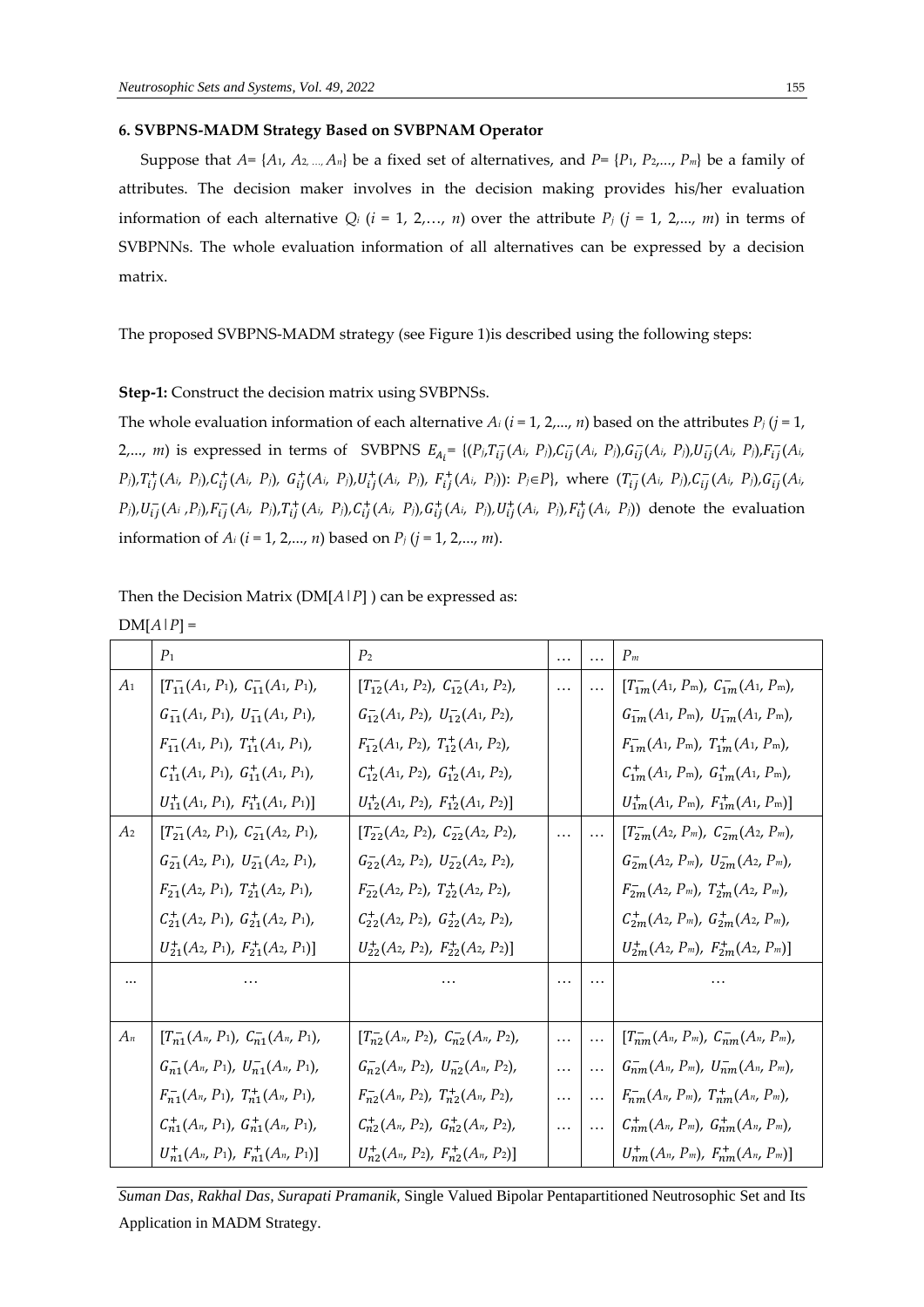Step-2: In this step, the decision maker determines the aggregation values  $(A_i \mid P_1, P_2, ..., P_m)$  = SVBPNAM ( $P_1$ ,  $P_2$ ,...,  $P_m$ ) of all the attributes for each alternative by using the eq. (1). After the determination of aggregation values SVBPNAM (*P*1, *P*2,…, *Pm*), the decision maker makes an aggregate decision matrix aggregate-*DM*.

**Step-3:** In this step, the decision maker determines the score and accuracy values of each alternative by using the eqs. (3) and (4).

**Step-4:** In this step, the decision maker ranks the alternatives by using Definition 5.1. and Definition 5.2.

**Step-5:** End.



**Figure 1: Flow chart of the SVBPNS-MADM Strategy based on SVBPNAM operator**

### **7. SVBPNS-MADM Strategy Based on SVBPNGM Operator**

Consider the same MADM problem which is considered in section 6. Then the proposed SVBPNS-MADM strategy (see Figure 2) can be described by the following steps: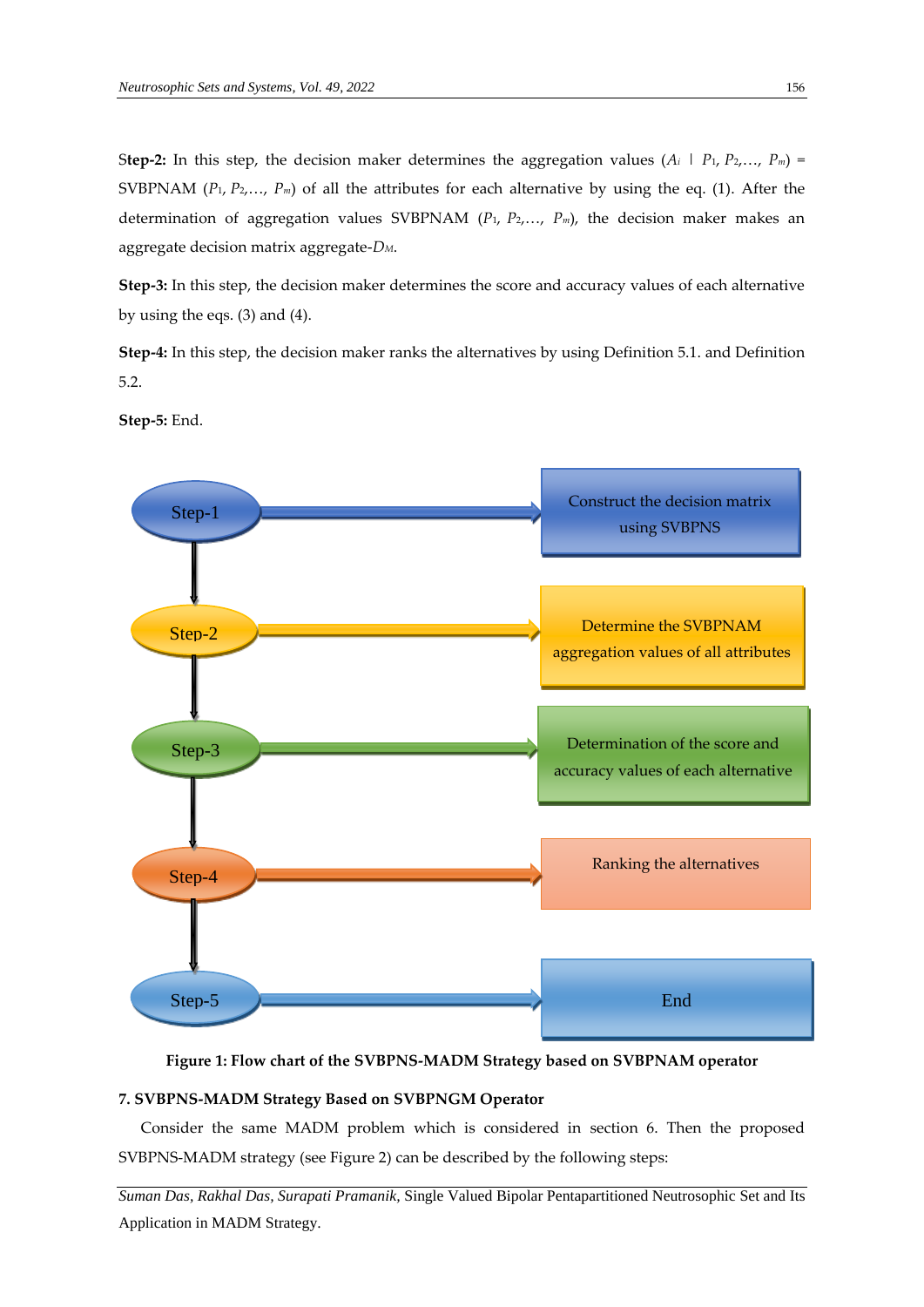**Step-1:** Construct the decision matrix using SVBPNSs.

It is similar to the step-1 of the section 6.

Step-2: In this step, the decision makers determine the aggregation values  $(A_i \mid P_1, P_2, ..., P_m)$  = SVBPNGM  $(P_1, P_2, \ldots, P_m)$  of all the attributes for each alternative by using the eq. (1). After the determination of aggregation values SVBPNGM  $(P_1, P_2, ..., P_m)$ , the decision maker makes an aggregate decision matrix aggregate-*DM*.

**Step-3:** In this step, the decision maker determines the score and accuracy values of each alternative by using the eqs. (3) and (4).

**Step-4:** In this step, the decision maker ranks the alternatives by using Definition 5.1. and Definition 5.2.



**Step-5:** End.

**Figure 2: Flow chart of the SVBPNS-MADM Strategy based on SVBPNGM operator**

*Suman Das, Rakhal Das, Surapati Pramanik,* Single Valued Bipolar Pentapartitioned Neutrosophic Set and Its Application in MADM Strategy.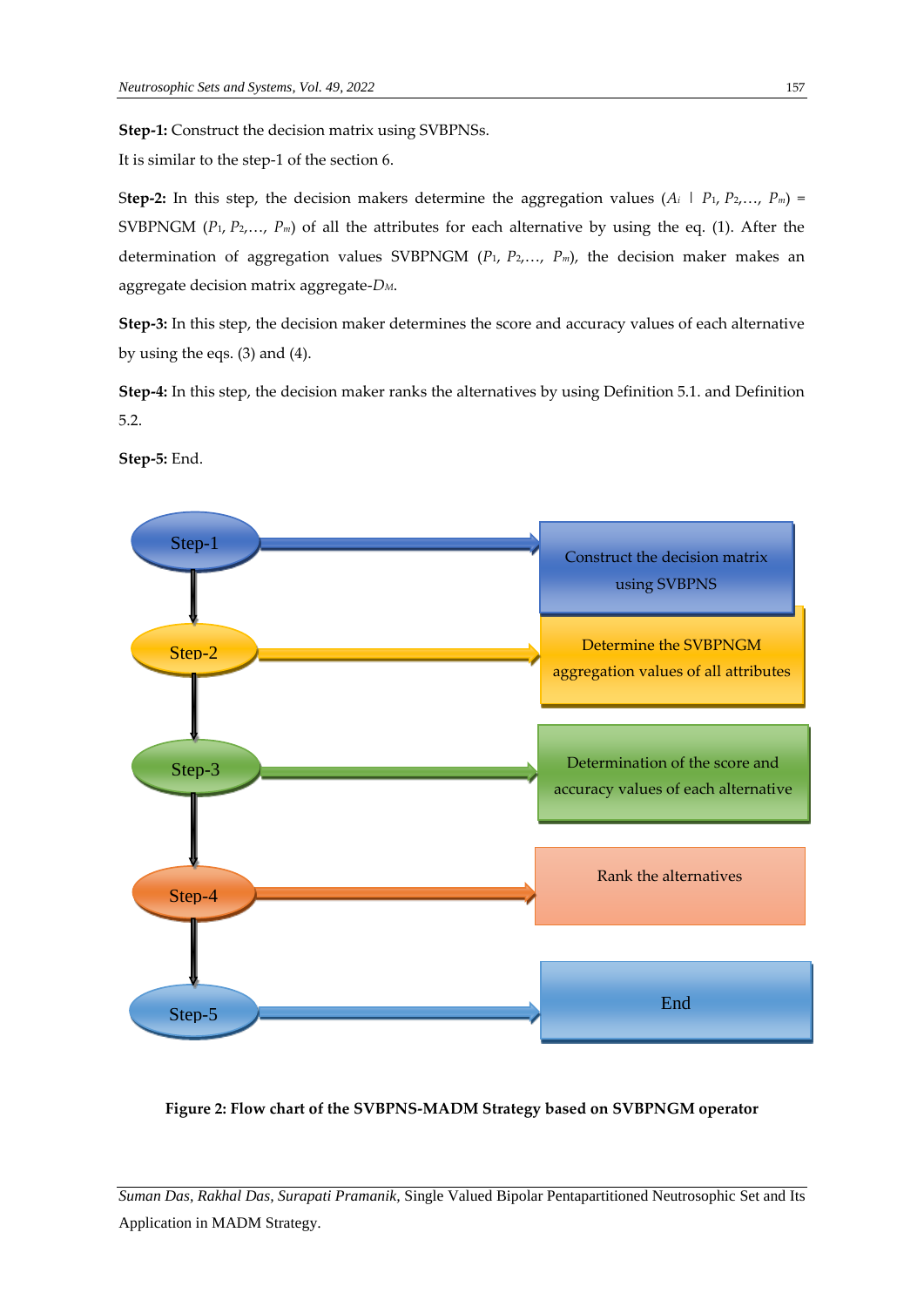#### **8. Validation of the Proposed SVBPNS-MADM Strategies:**

In this section, we present a realistic example of "University Selection for Admission into Various Degree Course" to validate the proposed SVBPNS-MADM strategies based on both SVBPNAM operator and SVBPNGM operator.

**8.1. Example:** "University Selection for Admission into Various Degree Course".

The selection of university for getting admission for higher education by the students who just have passed the higher secondary or college from any stream can be considered as an MADM problem. To select the best university for higher education, the students must need to select some attributes based on which they select the best university. After the initial screening, the decision maker (student) chooses three alternatives (Universities) for further screening. Suppose the alternatives (Universities) are *A*1, *A*2, *A*3. After the consultation with experts the decision makers (students) can choose three major attributes namely

*P***<sup>1</sup> (Faculty):-** In an educational institution, faculty has the most important role for the system as well as students. The number of faculty members and the quality of the faculty members that is the profile of faculty is too important. Only faculty can help and find the creative students for the success of the social. A good quality Teacher encourages students to come to class from time to time with work interest.

*P***<sup>2</sup> (NAAC-Grade):-** In India, UGC gives different grades based on their different performance. Higher learning institutes in India are graded for each key aspect/ parameter under different categories such as 'A', 'B', 'C', and 'D'. The NAAC grade indicates the overall performance of an institution such as very good, good, satisfactory, and unsatisfactory.

*P***<sup>3</sup> (Government University / Private University):**- Most of the time a central University certificate has more value than a state university. It's generally seen that the government universities charge a lower tuition fee than private universities. There are also more opportunities for a fee reduction in government universities with scholarships and/or quota-based benefits (SC/ST/OBC/EWS, etc.). So there are many issues on this regard that is why we are taking a criterion on this objective.

*P***<sup>4</sup> (Infrastructure):** A high-grade university infrastructures [30] must have a dynamic facility. The infrastructure criteria for being a world-class university are:

- (1) Physical infrastructure,
- (2) Digital infrastructure,
- (3) Innovative academic & training Infrastructure for confidence building,
- (4) Intellectual property infrastructure,
- (5) Emotional infrastructure, and
- (6) Network infrastructure,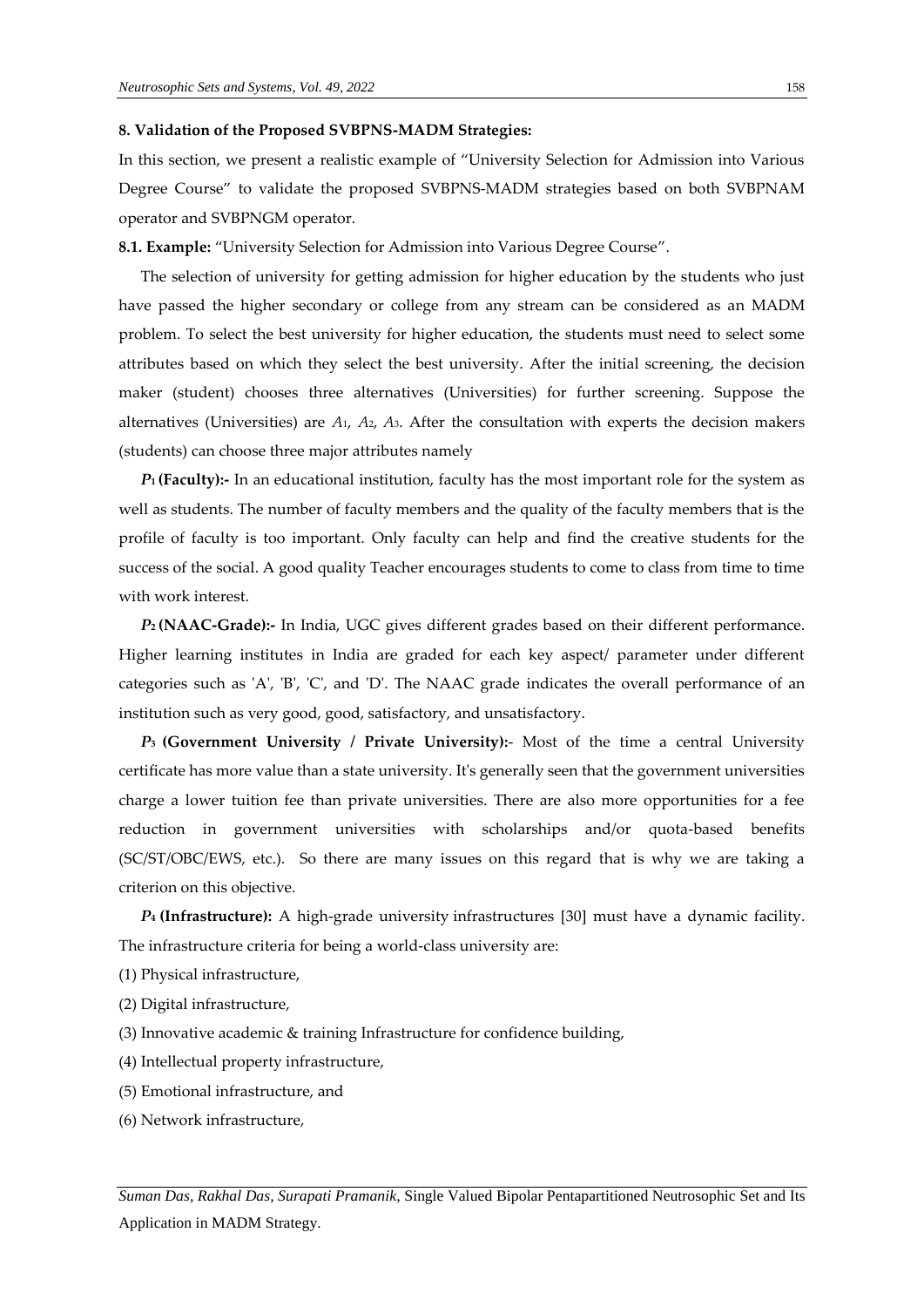Based on the rating of the alternatives in terms of SVBPNNs, the decision matrix  $D_M$  (see Table-1) is constructed as follows:

## **Table-1:**

| $D_M$          | $P_1$                        | P <sub>2</sub>               | $P_3$                        | P <sub>4</sub>               |
|----------------|------------------------------|------------------------------|------------------------------|------------------------------|
| A <sub>1</sub> | $(-0.3,-0.5,-0.4,-0.6,-0.3)$ | $(-0.7,-0.2,-0.6,-0.5-0.6,$  | $(-0.4,-0.6,-0.3,-0.5,-0.5,$ | $(-0.1,-0.2,-0.8,-0.1,-0.8)$ |
|                | 0.3, 0.6, 0.5, 0.4, 0.2      | 0.4, 0.5, 0.5, 0.3, 0.7      | 0.7, 0.8, 0.5, 0.6, 0.5)     | 0.9, 0.2, 0.8, 0.4, 0.1      |
|                |                              |                              |                              |                              |
| A <sub>2</sub> | $(-0.3,-0.7,-0.5,-0.5,-0.3)$ | $(-0.6,-0.6,-0.5,-0.4,-0.5)$ | $(-0.5,-0.5,-0.6,-0.4,-0.2)$ | $(-0.2,-0.2,-0.5,-0.8,-0.9,$ |
|                | 0.3, 0.5, 0.4, 0.3, 0.2      | 0.5, 0.4, 0.5, 0.6, 0.5)     | 0.8, 0.6, 0.4, 0.2, 0.6      | 1.0, 0.7, 0.5, 0.4, 0.4      |
|                |                              |                              |                              |                              |
| $A_3$          | $(-0.5,-0.5,-0.7,-0.5,-0.8)$ | $(-0.5,-0.4,-0.7,-0.5,-0.4,$ | $(-0.5,-0.5,-0.2,-0.4,-0.8)$ | $(-0.1,-0.5,-0.4,-0.1,-0.7)$ |
|                | 0.6, 0.3, 0.4, 0.6, 0.8      | 0.8, 0.5, 0.6, 0.5, 0.4      | 1.0, 0.6, 0.4, 0.2, 0.5      | 1.0, 0.7, 0.4, 0.3, 0.3      |
|                |                              |                              |                              |                              |

In Table 2, we calculate the aggregation values (*A<sup>i</sup>* | *P*1,*P*2, *P*3) of all attributes for each alternative *Ai*, by using the SVBPNAM operator.

**Table-2:** Aggregate-D<sup>M</sup>

|                | $(A_i \mid P_1, P_2, P_3)$                                                                           |
|----------------|------------------------------------------------------------------------------------------------------|
| A <sub>1</sub> | (-0.30274,-0.96634,-0.99149,-0.9767,-0.59094,0.664963,0.468069,0.562341,0.411953,0.289251)           |
| A <sub>2</sub> | $(-0.36628, -0.98778, -0.98726, -0.99088, -0.59094, 1.00000, 0.538356, 0.447214, 0.34641, 0.393598)$ |
| $A_3$          | (-0.33437,-0.9807,-0.98902,-0.96439,-0.7087,1.00000,0.500997,0.442673,0.366284,0.468069)             |

By using eq (2), we get *S<sup>f</sup>* (*A*1)= 0.7156079; *S<sup>f</sup>* (*A*2)= 0.7465002; *S<sup>f</sup>* (*A*3)= 0.7530417.

Therefore,  $S_f(A_1) < S_f(A_2) < S_f(A_3)$ .

The ranking order is obtained as:  $A_1 < A_2 < A_3$ .

Hence, *A*<sup>3</sup> is the best university for getting admission among the set of alternatives (universities).

In table 3, we calculate the aggregation values  $(A_i \mid P_1, P_2, P_3)$  of all attributes for each alternative  $A_i$ , by using the SVBPNGM operator.

| Table-3: Aggregate-D <sub>M</sub> |
|-----------------------------------|
|-----------------------------------|

|                | $(A_i \mid P_1, P_2, P_3)$                                                                             |
|----------------|--------------------------------------------------------------------------------------------------------|
| A <sub>1</sub> | (-0.4197,-0.33098,-0.4899,-0.34996,-0.518,0.524361,0.577051,0.602365,0.436537,0.426734)                |
| A <sub>2</sub> | $(-0.4215,-0.4527,-0.52332,-0.50297,-0.40536,0.588566,0.564412,0.452277,0.39452,0.443368)$             |
| A <sub>3</sub> | $(-0.42085, -0.47287, -0.44496, -0.31623, -0.65063, 0.832358, 0.547298, 0.457839, 0.421498, 0.547298)$ |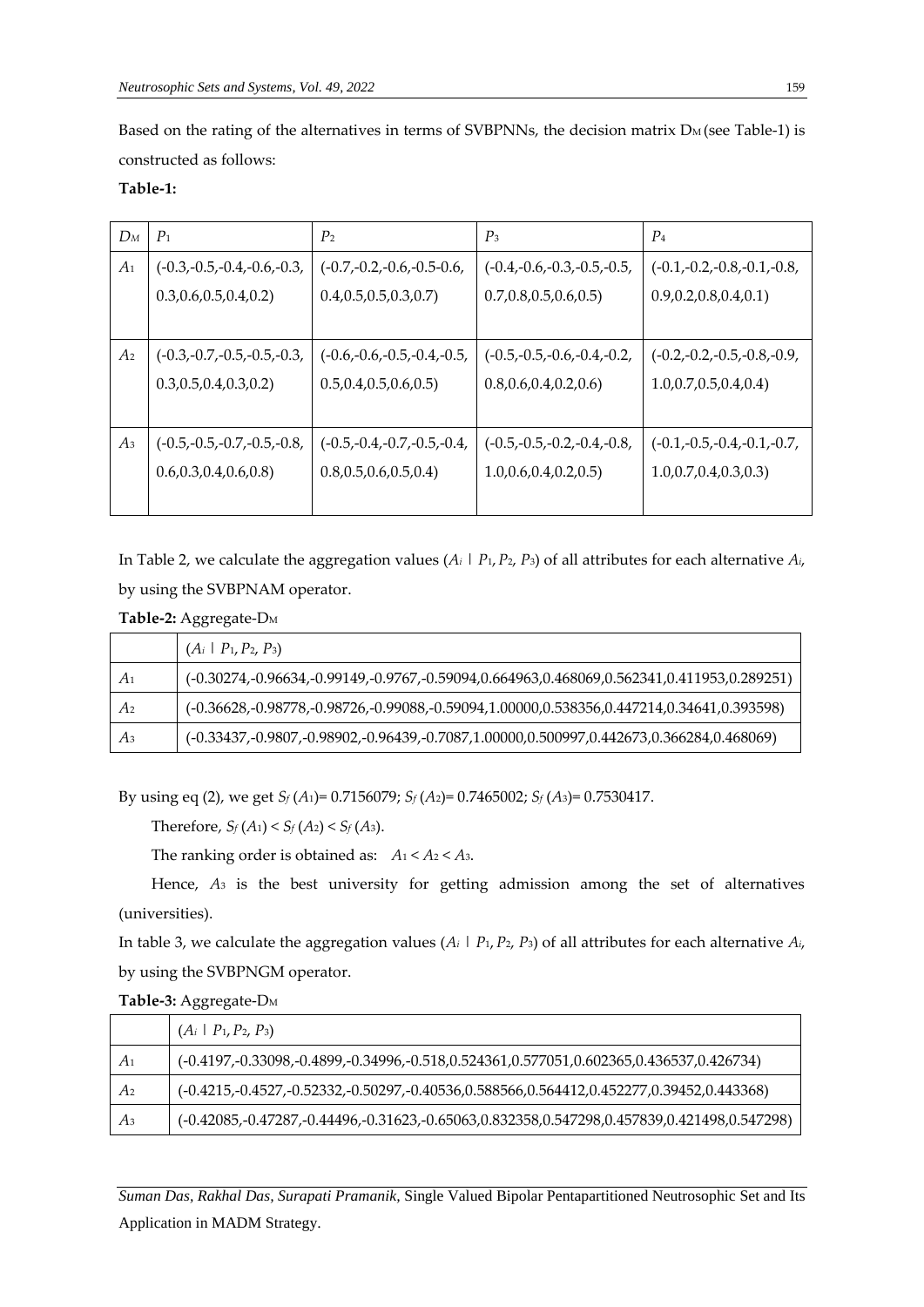By using eq. (2), we get *S<sup>f</sup>* (*A*1)= 0.4750814; *S<sup>f</sup>* (*A*2)= 0.5196839; *S<sup>f</sup>* (*A*3)= 0.5322265.

Therefore,  $S_f(A_1) < S_f(A_2) < S_f(A_3)$ .

The ranking order is obtained as:  $A_1 < A_2 < A_3$ .

Hence, *A*<sup>3</sup> is the best university for getting admission.

**Table 4:** Ranking order of alternatives

| <b>Strategies</b>             | Ranking order     | Best alternative |
|-------------------------------|-------------------|------------------|
| SVBPNS-MADM strategy based on | $A_1 < A_2 < A_3$ | Aз               |
| BPNAM operator.               |                   |                  |
| SVBPNS-MADM strategy based on | $A_1 < A_2 < A_3$ | Aз               |
| BPNAM operator.               |                   |                  |

Both the SVBPNS-MADM strategies offer the same ranking order of the alternatives (See table 4) and *A*<sup>3</sup> is the best university for getting admission.

## **9. Conclusions**

In this paper, we introduce the notion of SVBPNS, and prove its basic properties and operations. We define the score and accuracy functions of SVBPNNs, and prove their basic properties. Besides, we define two aggregation operators namely, single-valued bipolar pentapartitioned neutrosophic arithmetic mean operator and the single-valued bipolar pentapartitioned neutrosophic geometric mean operator, and prove their basic properties. Based on these two operators, we develop two new MADM strategies and present a numerical example in SVBPNS environment to show the applicability of SVBPNS in MADM. The developed strategies can be further used for the other MADM problems [31-34], medical diagnosis [35-36] , risk analysis [37], and so on.

#### **References**

- 1. Smarandache, F. (1998). A unifying field of logics. Neutrosophy: neutrosophic probability, set and logic. Rehoboth: American Research Press.
- 2. Zadeh, L.A. (1965). Fuzzy sets. *Information and Control*, 8(3), 338-353.
- 3. Atanassov, K. (1986). Intuitionistic fuzzy sets. *Fuzzy Sets and Systems*, 20, 87-96.
- 4. Wang, H., Smarandache, F., Sunderraman, R., & Zhang, Y.Q. (2010). Single valued neutrosophic sets. *Multi-space and Multi-structure*, 4, 410-413.
- 5. Fan, E., Hu, K., & Li, X. (2019, March). Review of neutrosophic-set-theory-based multiple-target tracking methods in uncertain situations. In *2019 IEEE International Conference on Artificial Intelligence and Computer Applications (ICAICA)* (pp. 19-27). IEEE.
- 6. Pramanik, S., & Roy, T.K. (2014). Neutrosophic game theoretic approach to Indo-Pak conflict over Jammu-Kashmir. *Neutrosophic Sets and Systems, 2*, 82-101.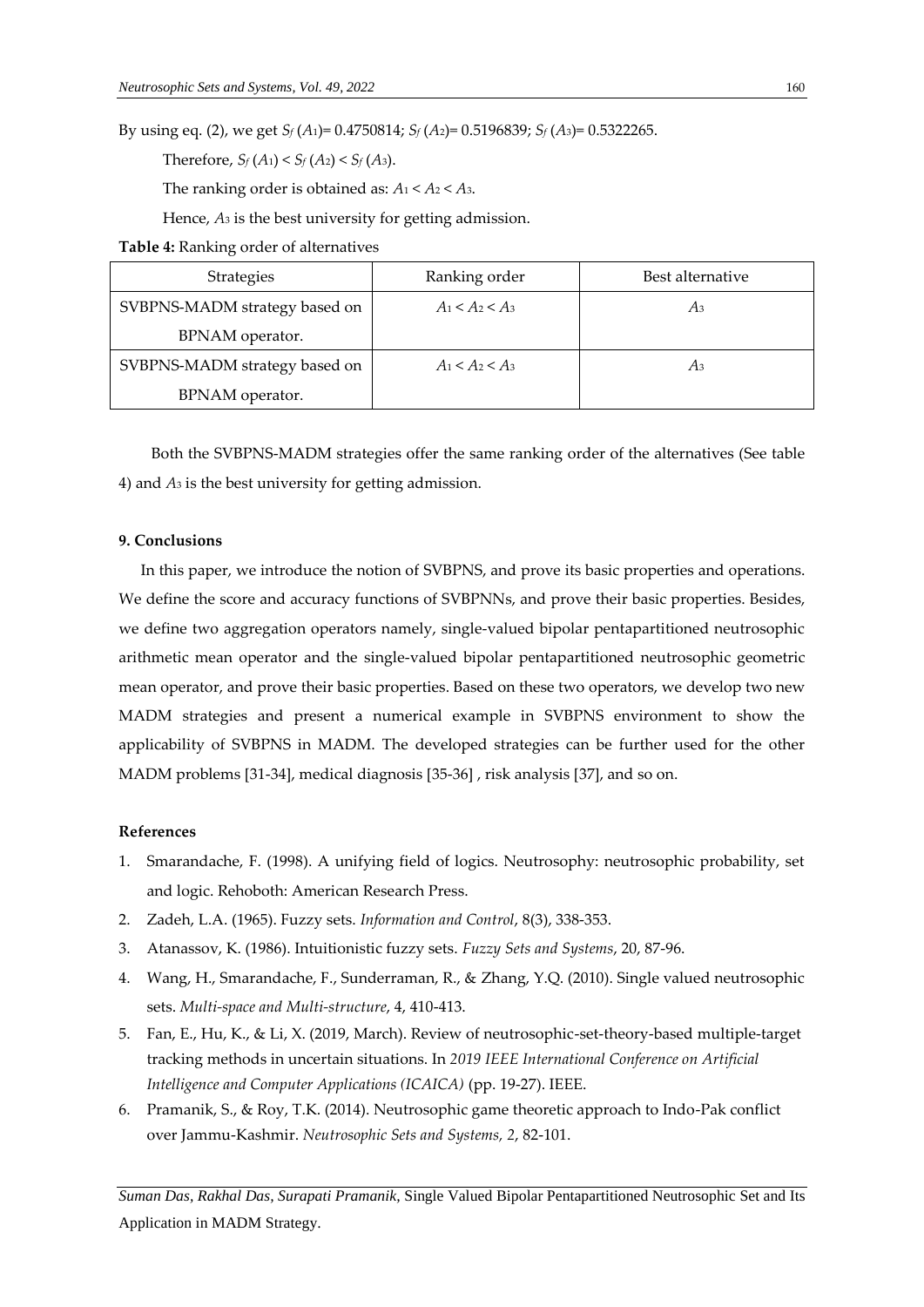- 7. Karaaslan, F., & Hunu, F. (2020). Type-2 single-valued neutrosophic sets and their applications in multi-criteria group decision making based on TOPSIS method. *Journal of Ambient Intelligence and Humanized Computing*, 11(10), 4113-4132.
- 8. Gulistan, M., Mohammad, M., Karaaslan, F., Kadry, F., Khan, S., & Wahab, H.A. (2019). Neutrosophic cubic Heronian mean operators with applications in multiple attribute group decision-making using cosine similarity functions. *International Journal of Distributed Sensor Networks*, vol. 15(9), 1-21.
- 9. Karaaslan, F., & Hayat, K. (2018). Some new operations on single-valued neutrosophic matrices and their applications in multi-criteria group decision making. *Applied Intelligence*, 48(2), 4594-4614.
- 10. Jana, C., Pal, M., Karaaslan, F., & Wang, J.Q. (2020). Trapezoidal neutrosophic aggregation operators and their application to the multi-attribute decision-making process. *Scientica Iranica*, 27(3), 1655-1673.
- 11. Karaaslan, F. (2018). Multi-criteria decision making method based on similarity measures under single-valued neutrosophic refined and interval neutrosophic refined environments. *International Journal of Intelligent Systems*, 33(5), 928-952.
- 12. Karaaslan, F. (2018).Gaussian Single-valued neutrosophic number and its application in multi-attribute decision making, Neutrosophic Sets and Systems, 22, 2018, 101-117.
- 13. Ye, J. (2017). Single-valued neutrosophic similarity measures based on cotangent function and their application in the fault diagnosis of steam turbine. *Soft Computing, 21*(3),817–825.
- 14. Koundal, D., Gupta, S., & Singh, S. (2016). Applications of neutrosophic sets in medical image denoising and segmentation. In F. Smarandache, & S. Pramanik (Eds.), *New trends in neutrosophic theory and application* (pp.257-275). Brussels, Belgium: Pons Editions.
- 15. Peng, X., & Dai, J. (2020). A bibliometric analysis of neutrosophic set: Two decades review from 1998 to 2017. *Artificial Intelligence Review*, *53*(1), 199-255.
- 16. Pramanik, S., Mallick, R., & Dasgupta, A. (2018). Contributions of selected Indian researchers to multi-attribute decision making in neutrosophic environment. *Neutrosophic Sets and Systems*, *20*, 108-131.
- 17. Broumi, S., Bakali, A., Talea, M., Smarandache, F., Uluçay, V., Sahin, S., ..., & Pramanik, S. (2018). *Neutrosophic sets: An overview.* In F. Smarandache, & S. Pramanik (Eds., vol.2), *New trends in neutrosophic theory and applications* (pp. 403-434). Brussels: Pons Editions.
- 18. Pramanik, S. (2020). Rough neutrosophic set: an overview. In F. Smarandache, & S. Broumi, Eds.), Neutrosophic theories in communication, management and information technology (pp.275-311). New York. Nova Science Publishers.
- 19. Smarandache, F. & Pramanik, S. (Eds). (2016). New trends in neutrosophic theory and applications. Brussels: Pons Editions.
- 20. Smarandache, F. & Pramanik, S. (Eds). (2018). New trends in neutrosophic theory and applications, Vol.2. Brussels: Pons Editions.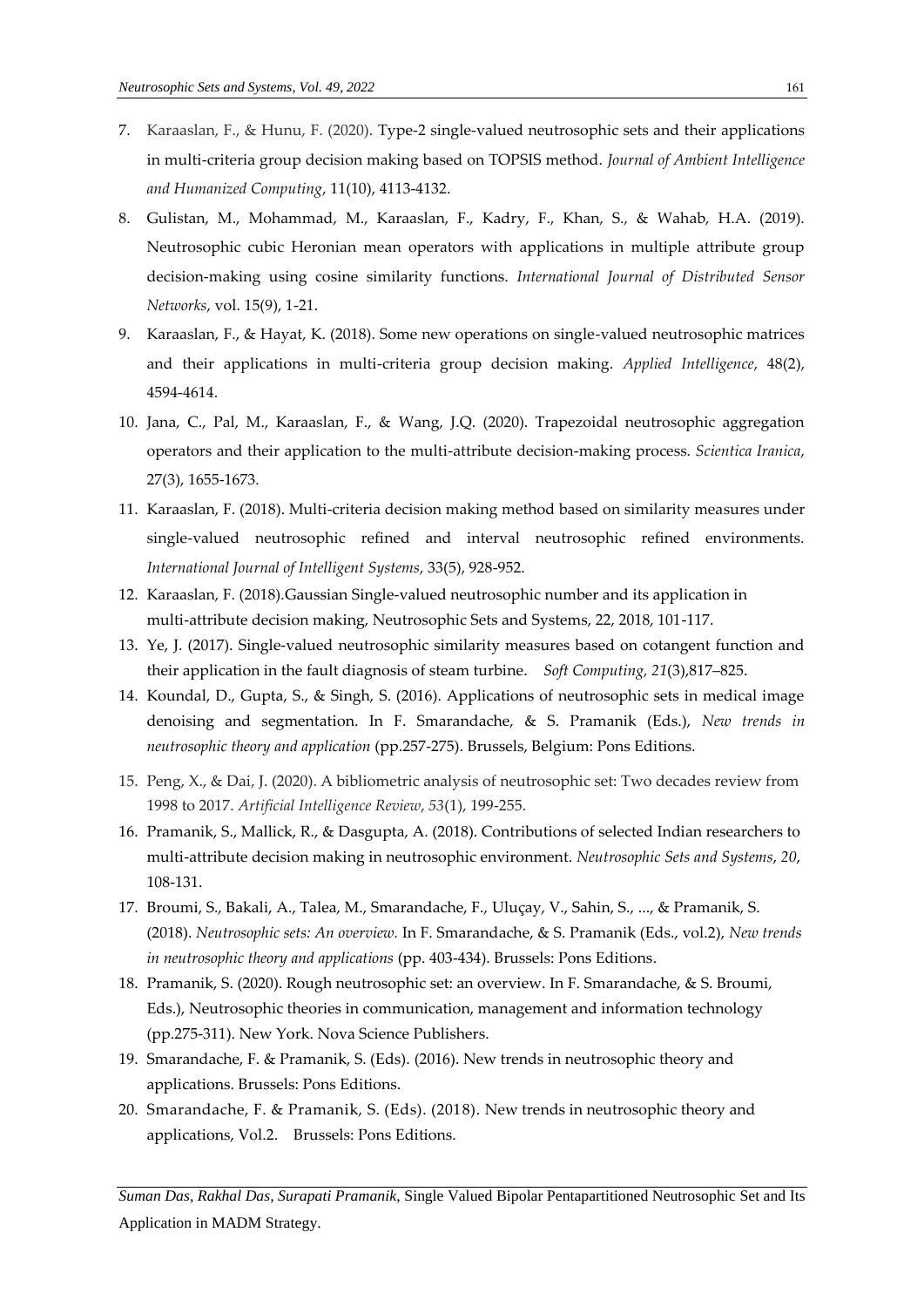- 21. Deli, I., Ali, M., Smarandache, F. (2015). Bipolar neutrosophic sets and their application based on multi-criteria decision making problems. proceedings of the 2015 International Conference on Advanced Mechatronic Systems, Beijing, China, August, 22-24.
- 22. Dey, P.P., Pramanik, S., & Giri, B.C. (2016). TOPSIS for solving multi-attribute decision making problems under bi-polar neutrosophic environment. In F. Smarandache, & S. Pramanik (Eds.), *New trends in neutrosophic theory and applications* (pp. 65-77). Brussels: Pons Editions.
- 23. Pramanik, S., Dalapati, S., Alam, S., & Roy, T.K. (2018). TODIM method for group decision making under bipolar neutrosophic set environment. In F. Smarandache, & S. Pramanik (Eds., vol.2), *New trends in neutrosophic theory and applications* (pp. 140-155). Brussels: Pons Editions.
- 24. Pramanik, S., Dalapati, S., Alam, S., & Roy, T.K. (2018). VIKOR based MAGDM strategy under bipolar neutrosophic set environment. *Neutrosophic Sets and Systems*, 19, 57-69.
- 25. Pramanik, S., Dey, P.P., Giri, B.C., & Smarandache, F. (2017). Bipolar neutrosophic projection based models for solving multi-attribute decision making problems. *Neutrosophic Sets and Systems*, 15, 70-79.
- 26. Abdel-Basset, M., Gamal, A., Son, L.H., & Smarandache, F. (2020). A bipolar neutrosophic multi criteria decision making framework for professional selection. *Applied Sciences*, 10(4), 1202. doi:10.3390/app10041202.
- 27. Mallick, R., & Pramanik, S. (2020). Pentapartitioned neutrosophic set and its properties. *Neutrosophic Sets and Systems*, 36(1), 184-192.
- 28. Das, S., Shil, B., & Tripathy, B. C. (2021). Tangent similarity measure based MADM-strategy under SVPNS-environment. *Neutrosophic Sets and Systems*, 43, 93-104.
- 29. Das, S., Shil, B., & Pramanik, S. SVPNS-MADM strategy based on GRA in SVPNS Environment. Neutrosophic Sets and Systems, In Press.
- 30. Aithal, P.S., & Aithal, S. (2019). Building world-class universities : Some insights & predictions. MPRA Paper 95734, University Library of Munich, Germany. [https://mpra.ub.uni-muenchen.de/95734/1/MPRA\\_paper\\_95734.pdf.](https://mpra.ub.uni-muenchen.de/95734/1/MPRA_paper_95734.pdf)
- 31. Deli,I., & Karaaslan, F. (2020). Bipolar FPSS-theory with applications in decision making. *Afrika Matematika, 31*, 493-505
- 32. Pramanik, S., & Mukhopadhyaya, D. (2011). Grey relational analysis based intuitionistic fuzzy multi criteria group decision-making approach for teacher selection in higher education. *International Journal of Computer Applications*, *34*(10), 21-29. 10.5120/4138-5985
- 33. Mondal, K., &Pramanik, S. (2014). Intuitionistic fuzzy multicriteria group decision making approach to quality-brick selection problem. *Journal of Applied Quantitative Methods*, *9*(2), 35-50.
- 34. Dey, P. P., Pramanik, S. & Giri, B. C. (2015). An extended grey relational analysis based interval neutrosophic multi-attribute decision making for weaver selection.